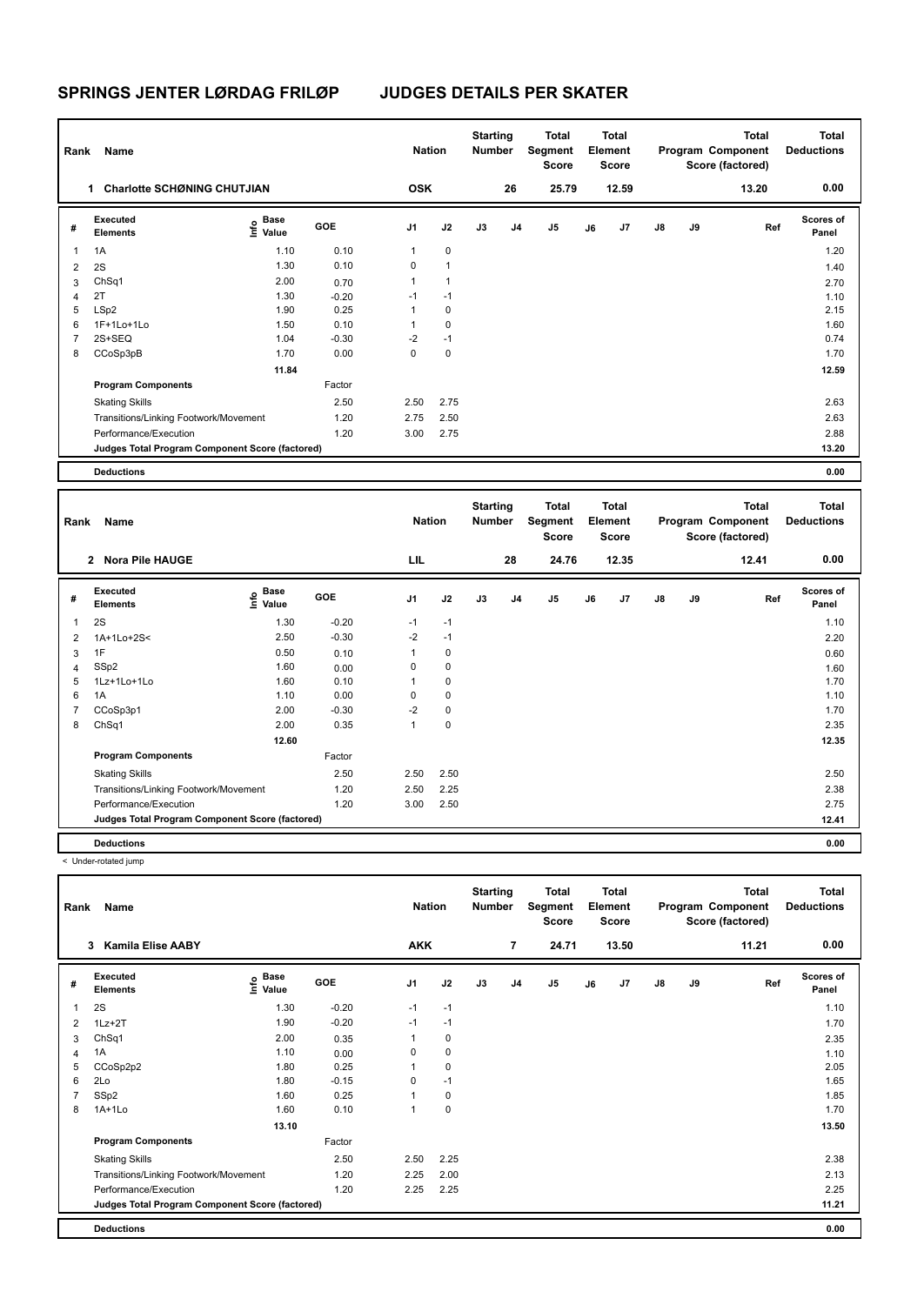| Rank           | Name                                            |                                  |         | <b>Nation</b>  |              | <b>Starting</b><br><b>Number</b> |                | Total<br>Segment<br><b>Score</b> |    | Total<br>Element<br><b>Score</b> |               |    | <b>Total</b><br>Program Component<br>Score (factored) | <b>Total</b><br><b>Deductions</b> |
|----------------|-------------------------------------------------|----------------------------------|---------|----------------|--------------|----------------------------------|----------------|----------------------------------|----|----------------------------------|---------------|----|-------------------------------------------------------|-----------------------------------|
|                | 4 Signe Fu Yu RYEN                              |                                  |         | <b>RKK</b>     |              |                                  | 1              | 24.52                            |    | 12.25                            |               |    | 12.27                                                 | 0.00                              |
| #              | Executed<br><b>Elements</b>                     | <b>Base</b><br>e Base<br>⊆ Value | GOE     | J <sub>1</sub> | J2           | J3                               | J <sub>4</sub> | J <sub>5</sub>                   | J6 | J7                               | $\mathsf{J}8$ | J9 | Ref                                                   | <b>Scores of</b><br>Panel         |
| $\mathbf{1}$   | 1A+1Lo+1Lo                                      | 2.10                             | $-0.10$ | 0              | $-1$         |                                  |                |                                  |    |                                  |               |    |                                                       | 2.00                              |
| 2              | 2F<                                             | 1.40                             | $-0.45$ | $-1$           | $-2$         |                                  |                |                                  |    |                                  |               |    |                                                       | 0.95                              |
| 3              | SSp1                                            | 1.30                             | 0.50    | 1              | $\mathbf{1}$ |                                  |                |                                  |    |                                  |               |    |                                                       | 1.80                              |
| $\overline{4}$ | $2S+1L0$                                        | 1.80                             | $-0.20$ | $-1$           | $-1$         |                                  |                |                                  |    |                                  |               |    |                                                       | 1.60                              |
| 5              | 2Lo                                             | 1.80                             | $-0.30$ | $-1$           | $-1$         |                                  |                |                                  |    |                                  |               |    |                                                       | 1.50                              |
| 6              | CCoSp2p2                                        | 1.80                             | $-0.30$ | $-1$           | $-1$         |                                  |                |                                  |    |                                  |               |    |                                                       | 1.50                              |
| $\overline{7}$ | 1A                                              | 1.10                             | $-0.20$ | $-1$           | $-1$         |                                  |                |                                  |    |                                  |               |    |                                                       | 0.90                              |
| 8              | ChSq1                                           | 2.00                             | 0.00    | 0              | 0            |                                  |                |                                  |    |                                  |               |    |                                                       | 2.00                              |
|                |                                                 | 13.30                            |         |                |              |                                  |                |                                  |    |                                  |               |    |                                                       | 12.25                             |
|                | <b>Program Components</b>                       |                                  | Factor  |                |              |                                  |                |                                  |    |                                  |               |    |                                                       |                                   |
|                | <b>Skating Skills</b>                           |                                  | 2.50    | 2.50           | 2.50         |                                  |                |                                  |    |                                  |               |    |                                                       | 2.50                              |
|                | Transitions/Linking Footwork/Movement           |                                  | 1.20    | 2.75           | 2.50         |                                  |                |                                  |    |                                  |               |    |                                                       | 2.63                              |
|                | Performance/Execution                           |                                  | 1.20    | 2.50           | 2.25         |                                  |                |                                  |    |                                  |               |    |                                                       | 2.38                              |
|                | Judges Total Program Component Score (factored) |                                  |         |                |              |                                  |                |                                  |    |                                  |               |    |                                                       | 12.27                             |
|                | <b>Deductions</b>                               |                                  |         |                |              |                                  |                |                                  |    |                                  |               |    |                                                       | 0.00                              |

| Rank | Name                                            |                                  |                   | <b>Nation</b>  |           | <b>Starting</b><br><b>Number</b> |                | <b>Total</b><br>Segment<br><b>Score</b> |    | Total<br>Element<br><b>Score</b> |               |    | <b>Total</b><br>Program Component<br>Score (factored) | <b>Total</b><br><b>Deductions</b> |
|------|-------------------------------------------------|----------------------------------|-------------------|----------------|-----------|----------------------------------|----------------|-----------------------------------------|----|----------------------------------|---------------|----|-------------------------------------------------------|-----------------------------------|
|      | <b>Oda GUNDERSEN</b><br>5                       |                                  |                   | <b>AKK</b>     |           |                                  | 21             | 23.91                                   |    | 12.03                            |               |    | 12.88                                                 | 1.00                              |
| #    | Executed<br><b>Elements</b>                     | <b>Base</b><br>e Base<br>⊆ Value | GOE               | J <sub>1</sub> | J2        | J3                               | J <sub>4</sub> | $\mathsf{J}5$                           | J6 | J7                               | $\mathsf{J}8$ | J9 | Ref                                                   | <b>Scores of</b><br>Panel         |
| 1    | 2S                                              | 1.30                             | $-0.30$           | $-2$           | $-1$      |                                  |                |                                         |    |                                  |               |    |                                                       | 1.00                              |
| 2    | 2T                                              | 1.30                             | $-0.10$           | 0              | $-1$      |                                  |                |                                         |    |                                  |               |    |                                                       | 1.20                              |
| 3    | 2Lo                                             | 1.80                             | $-0.90$           | $-3$           | $-3$      |                                  |                |                                         |    |                                  |               |    |                                                       | 0.90                              |
| 4    | CCoSp3p2                                        | 2.50                             | $-0.15$           | 0              | $-1$      |                                  |                |                                         |    |                                  |               |    |                                                       | 2.35                              |
| 5    | ChSq1                                           | 2.00                             | 0.35              |                | 0         |                                  |                |                                         |    |                                  |               |    |                                                       | 2.35                              |
| 6    | 1F+1A+1T+SEQ                                    | 1.28                             | 0.00              | 0              | $\pmb{0}$ |                                  |                |                                         |    |                                  |               |    |                                                       | 1.28                              |
| 7    | SSp2                                            | 1.60                             | 0.25              |                | 0         |                                  |                |                                         |    |                                  |               |    |                                                       | 1.85                              |
| 8    | 1A                                              | 1.10                             | 0.00              | 0              | 0         |                                  |                |                                         |    |                                  |               |    |                                                       | 1.10                              |
|      |                                                 | 12.88                            |                   |                |           |                                  |                |                                         |    |                                  |               |    |                                                       | 12.03                             |
|      | <b>Program Components</b>                       |                                  | Factor            |                |           |                                  |                |                                         |    |                                  |               |    |                                                       |                                   |
|      | <b>Skating Skills</b>                           |                                  | 2.50              | 2.75           | 2.50      |                                  |                |                                         |    |                                  |               |    |                                                       | 2.63                              |
|      | Transitions/Linking Footwork/Movement           |                                  | 1.20              | 2.75           | 2.75      |                                  |                |                                         |    |                                  |               |    |                                                       | 2.75                              |
|      | Performance/Execution                           |                                  | 1.20              | 2.50           | 2.50      |                                  |                |                                         |    |                                  |               |    |                                                       | 2.50                              |
|      | Judges Total Program Component Score (factored) |                                  |                   |                |           |                                  |                |                                         |    |                                  |               |    |                                                       | 12.88                             |
|      | <b>Deductions</b>                               |                                  | $-1.00$<br>Falls: |                |           |                                  |                |                                         |    |                                  |               |    |                                                       | $-1.00$                           |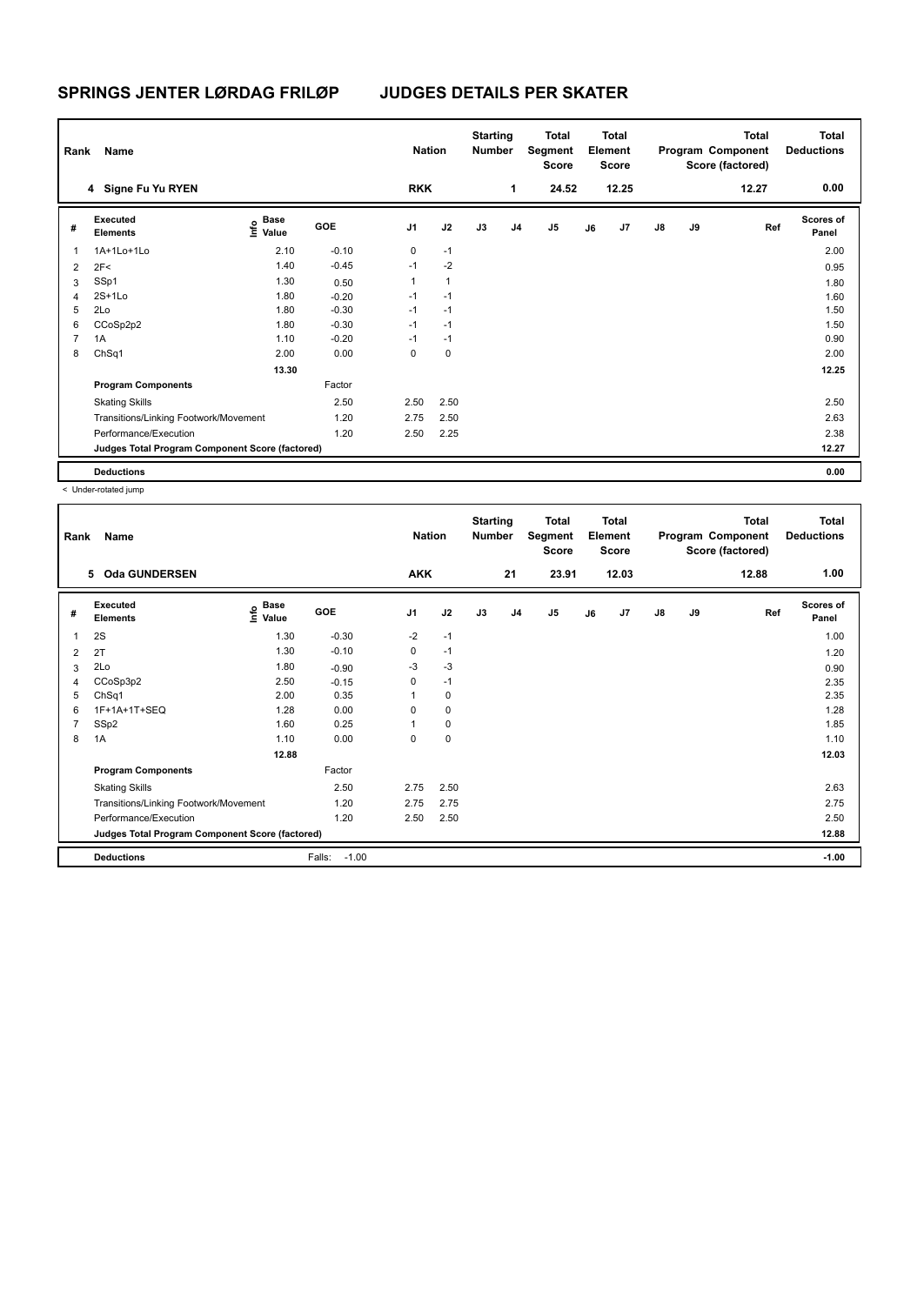| Rank           | Name                                            |                                  |                   | <b>Nation</b>  |             | <b>Starting</b><br><b>Number</b> |                | Total<br>Segment<br><b>Score</b> |    | <b>Total</b><br>Element<br><b>Score</b> |               |    | Total<br>Program Component<br>Score (factored) | <b>Total</b><br><b>Deductions</b> |
|----------------|-------------------------------------------------|----------------------------------|-------------------|----------------|-------------|----------------------------------|----------------|----------------------------------|----|-----------------------------------------|---------------|----|------------------------------------------------|-----------------------------------|
|                | 6 Lisa YU                                       |                                  |                   | OI             |             |                                  | 18             | 23.82                            |    | 12.25                                   |               |    | 12.57                                          | 1.00                              |
| #              | Executed<br><b>Elements</b>                     | <b>Base</b><br>o Base<br>⊆ Value | <b>GOE</b>        | J <sub>1</sub> | J2          | J3                               | J <sub>4</sub> | J5                               | J6 | J <sub>7</sub>                          | $\mathsf{J}8$ | J9 | Ref                                            | <b>Scores of</b><br>Panel         |
| 1              | 1A                                              | 1.10                             | 0.10              | 1              | 0           |                                  |                |                                  |    |                                         |               |    |                                                | 1.20                              |
| $\overline{2}$ | $2S+1T$                                         | 1.70                             | 0.00              | 0              | 0           |                                  |                |                                  |    |                                         |               |    |                                                | 1.70                              |
| 3              | 2Lo                                             | 1.80                             | $-0.30$           | $-1$           | $-1$        |                                  |                |                                  |    |                                         |               |    |                                                | 1.50                              |
| 4              | CCoSp2p2                                        | 1.80                             | $-0.45$           | $-2$           | $-1$        |                                  |                |                                  |    |                                         |               |    |                                                | 1.35                              |
| 5              | 2F<<                                            | 0.50                             | $-0.30$           | $-3$           | $-3$        |                                  |                |                                  |    |                                         |               |    |                                                | 0.20                              |
| 6              | 1A+1Lo+1Lo                                      | 2.10                             | 0.00              | 0              | 0           |                                  |                |                                  |    |                                         |               |    |                                                | 2.10                              |
| $\overline{7}$ | SSp2                                            | 1.60                             | 0.25              | 1              | $\mathbf 0$ |                                  |                |                                  |    |                                         |               |    |                                                | 1.85                              |
| 8              | ChSq1                                           | 2.00                             | 0.35              | 1              | $\mathbf 0$ |                                  |                |                                  |    |                                         |               |    |                                                | 2.35                              |
|                |                                                 | 12.60                            |                   |                |             |                                  |                |                                  |    |                                         |               |    |                                                | 12.25                             |
|                | <b>Program Components</b>                       |                                  | Factor            |                |             |                                  |                |                                  |    |                                         |               |    |                                                |                                   |
|                | <b>Skating Skills</b>                           |                                  | 2.50              | 2.75           | 2.25        |                                  |                |                                  |    |                                         |               |    |                                                | 2.50                              |
|                | Transitions/Linking Footwork/Movement           |                                  | 1.20              | 2.75           | 2.50        |                                  |                |                                  |    |                                         |               |    |                                                | 2.63                              |
|                | Performance/Execution                           |                                  | 1.20              | 3.00           | 2.25        |                                  |                |                                  |    |                                         |               |    |                                                | 2.63                              |
|                | Judges Total Program Component Score (factored) |                                  |                   |                |             |                                  |                |                                  |    |                                         |               |    |                                                | 12.57                             |
|                | <b>Deductions</b>                               |                                  | $-1.00$<br>Falls: |                |             |                                  |                |                                  |    |                                         |               |    |                                                | $-1.00$                           |

| Rank | Name                                            |                                  |                   | <b>Nation</b>  |                | <b>Starting</b><br><b>Number</b> |                | <b>Total</b><br>Segment<br><b>Score</b> |    | <b>Total</b><br>Element<br><b>Score</b> |               |    | <b>Total</b><br>Program Component<br>Score (factored) | <b>Total</b><br><b>Deductions</b> |
|------|-------------------------------------------------|----------------------------------|-------------------|----------------|----------------|----------------------------------|----------------|-----------------------------------------|----|-----------------------------------------|---------------|----|-------------------------------------------------------|-----------------------------------|
|      | Karen Koller LØLAND<br>7                        |                                  |                   | <b>BKK</b>     |                |                                  | 11             | 21.85                                   |    | 11.18                                   |               |    | 11.67                                                 | 1.00                              |
| #    | Executed<br><b>Elements</b>                     | <b>Base</b><br>e Base<br>⊆ Value | GOE               | J <sub>1</sub> | J2             | J3                               | J <sub>4</sub> | J5                                      | J6 | J7                                      | $\mathsf{J}8$ | J9 | Ref                                                   | Scores of<br>Panel                |
| 1    | 1A                                              | 1.10                             | $-0.40$           | $-2$           | $-2$           |                                  |                |                                         |    |                                         |               |    |                                                       | 0.70                              |
| 2    | 2S                                              | 1.30                             | 0.00              | 0              | 0              |                                  |                |                                         |    |                                         |               |    |                                                       | 1.30                              |
| 3    | 2Lo<                                            | 1.30                             | $-0.90$           | $-3$           | $-3$           |                                  |                |                                         |    |                                         |               |    |                                                       | 0.40                              |
| 4    | SSp2                                            | 1.60                             | 0.25              |                | 0              |                                  |                |                                         |    |                                         |               |    |                                                       | 1.85                              |
| 5    | $2S < +2T <$                                    | 1.80                             | $-0.50$           | $-2$           | $-3$           |                                  |                |                                         |    |                                         |               |    |                                                       | 1.30                              |
| 6    | 1A+SEQ                                          | 0.88                             | $-0.60$           | $-3$           | $-3$           |                                  |                |                                         |    |                                         |               |    |                                                       | 0.28                              |
|      | ChSq1                                           | 2.00                             | 0.35              |                | 0              |                                  |                |                                         |    |                                         |               |    |                                                       | 2.35                              |
| 8    | CCoSp3p2                                        | 2.50                             | 0.50              |                | $\overline{1}$ |                                  |                |                                         |    |                                         |               |    |                                                       | 3.00                              |
|      |                                                 | 12.48                            |                   |                |                |                                  |                |                                         |    |                                         |               |    |                                                       | 11.18                             |
|      | <b>Program Components</b>                       |                                  | Factor            |                |                |                                  |                |                                         |    |                                         |               |    |                                                       |                                   |
|      | <b>Skating Skills</b>                           |                                  | 2.50              | 2.50           | 2.25           |                                  |                |                                         |    |                                         |               |    |                                                       | 2.38                              |
|      | Transitions/Linking Footwork/Movement           |                                  | 1.20              | 2.00           | 2.25           |                                  |                |                                         |    |                                         |               |    |                                                       | 2.13                              |
|      | Performance/Execution                           |                                  | 1.20              | 2.75           | 2.50           |                                  |                |                                         |    |                                         |               |    |                                                       | 2.63                              |
|      | Judges Total Program Component Score (factored) |                                  |                   |                |                |                                  |                |                                         |    |                                         |               |    |                                                       | 11.67                             |
|      | <b>Deductions</b>                               |                                  | $-1.00$<br>Falls: |                |                |                                  |                |                                         |    |                                         |               |    |                                                       | $-1.00$                           |
|      | .                                               |                                  |                   |                |                |                                  |                |                                         |    |                                         |               |    |                                                       |                                   |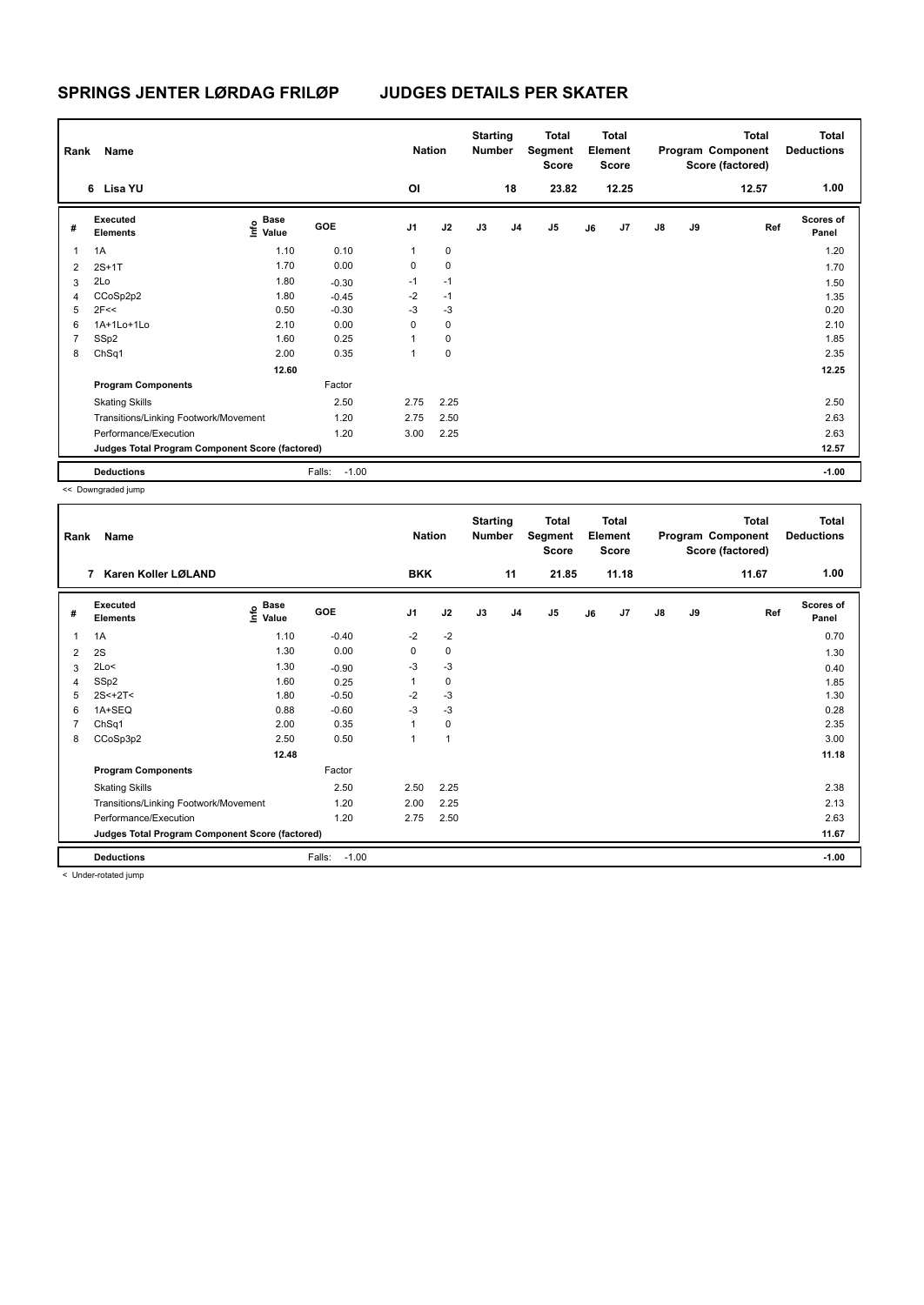| Rank           | Name                                            |                                  |         | <b>Nation</b>  |             | <b>Starting</b><br><b>Number</b> |                | Total<br>Segment<br><b>Score</b> |    | <b>Total</b><br>Element<br><b>Score</b> |               |    | <b>Total</b><br>Program Component<br>Score (factored) | <b>Total</b><br><b>Deductions</b> |
|----------------|-------------------------------------------------|----------------------------------|---------|----------------|-------------|----------------------------------|----------------|----------------------------------|----|-----------------------------------------|---------------|----|-------------------------------------------------------|-----------------------------------|
|                | <b>Edle Marlene KJELLSEN</b><br>8               |                                  |         | <b>BKK</b>     |             |                                  | 17             | 21.34                            |    | 11.05                                   |               |    | 10.29                                                 | 0.00                              |
| #              | Executed<br><b>Elements</b>                     | <b>Base</b><br>o Base<br>⊆ Value | GOE     | J <sub>1</sub> | J2          | J3                               | J <sub>4</sub> | J5                               | J6 | J7                                      | $\mathsf{J}8$ | J9 | Ref                                                   | <b>Scores of</b><br>Panel         |
| 1              | 2S<                                             | 0.90                             | $-0.30$ | $-1$           | $-2$        |                                  |                |                                  |    |                                         |               |    |                                                       | 0.60                              |
| $\overline{2}$ | $1A+2T<+1T$                                     | 2.40                             | $-0.40$ | $-2$           | $-2$        |                                  |                |                                  |    |                                         |               |    |                                                       | 2.00                              |
| 3              | SSp2                                            | 1.60                             | 0.00    | 0              | $\mathbf 0$ |                                  |                |                                  |    |                                         |               |    |                                                       | 1.60                              |
| 4              | 2T <                                            | 0.90                             | $-0.50$ | -3             | $-2$        |                                  |                |                                  |    |                                         |               |    |                                                       | 0.40                              |
| 5              | $2S < +1T$                                      | 1.30                             | $-0.30$ | $-1$           | $-2$        |                                  |                |                                  |    |                                         |               |    |                                                       | 1.00                              |
| 6              | 1A                                              | 1.10                             | 0.00    | 0              | 0           |                                  |                |                                  |    |                                         |               |    |                                                       | 1.10                              |
| $\overline{7}$ | ChSq1                                           | 2.00                             | 0.35    | 1              | 0           |                                  |                |                                  |    |                                         |               |    |                                                       | 2.35                              |
| 8              | CCoSp3p1                                        | 2.00                             | 0.00    | 0              | 0           |                                  |                |                                  |    |                                         |               |    |                                                       | 2.00                              |
|                |                                                 | 12.20                            |         |                |             |                                  |                |                                  |    |                                         |               |    |                                                       | 11.05                             |
|                | <b>Program Components</b>                       |                                  | Factor  |                |             |                                  |                |                                  |    |                                         |               |    |                                                       |                                   |
|                | <b>Skating Skills</b>                           |                                  | 2.50    | 2.25           | 2.00        |                                  |                |                                  |    |                                         |               |    |                                                       | 2.13                              |
|                | Transitions/Linking Footwork/Movement           |                                  | 1.20    | 2.00           | 1.75        |                                  |                |                                  |    |                                         |               |    |                                                       | 1.88                              |
|                | Performance/Execution                           |                                  | 1.20    | 2.50           | 2.00        |                                  |                |                                  |    |                                         |               |    |                                                       | 2.25                              |
|                | Judges Total Program Component Score (factored) |                                  |         |                |             |                                  |                |                                  |    |                                         |               |    |                                                       | 10.29                             |
|                | <b>Deductions</b>                               |                                  |         |                |             |                                  |                |                                  |    |                                         |               |    |                                                       | 0.00                              |

| Rank | Name                                            |                                  |                   | <b>Nation</b>  |           | <b>Starting</b><br><b>Number</b> |                | Total<br>Segment<br>Score |    | Total<br>Element<br><b>Score</b> |               |    | <b>Total</b><br>Program Component<br>Score (factored) | <b>Total</b><br><b>Deductions</b> |
|------|-------------------------------------------------|----------------------------------|-------------------|----------------|-----------|----------------------------------|----------------|---------------------------|----|----------------------------------|---------------|----|-------------------------------------------------------|-----------------------------------|
|      | <b>Idun LOFTHUS MORKEN</b><br>9                 |                                  |                   | OI             |           |                                  | 30             | 20.94                     |    | 10.75                            |               |    | 11.19                                                 | 1.00                              |
| #    | Executed<br><b>Elements</b>                     | <b>Base</b><br>e Base<br>⊆ Value | GOE               | J <sub>1</sub> | J2        | J3                               | J <sub>4</sub> | J <sub>5</sub>            | J6 | J7                               | $\mathsf{J}8$ | J9 | Ref                                                   | <b>Scores of</b><br>Panel         |
| 1    | 1A                                              | 1.10                             | 0.00              | 0              | 0         |                                  |                |                           |    |                                  |               |    |                                                       | 1.10                              |
| 2    | 2S                                              | 1.30                             | $-0.20$           | $-1$           | $-1$      |                                  |                |                           |    |                                  |               |    |                                                       | 1.10                              |
| 3    | CCoSp2p1                                        | 1.40                             | $-0.30$           | $-1$           | $-1$      |                                  |                |                           |    |                                  |               |    |                                                       | 1.10                              |
| 4    | ChSq1                                           | 2.00                             | 0.35              |                | 0         |                                  |                |                           |    |                                  |               |    |                                                       | 2.35                              |
| 5    | SSp2                                            | 1.60                             | 0.00              | $\Omega$       | 0         |                                  |                |                           |    |                                  |               |    |                                                       | 1.60                              |
| 6    | 1A+1Lo+1Lo                                      | 2.10                             | 0.00              | 0              | 0         |                                  |                |                           |    |                                  |               |    |                                                       | 2.10                              |
|      | 2S<                                             | 0.90                             | $-0.60$           | $-3$           | $-3$      |                                  |                |                           |    |                                  |               |    |                                                       | 0.30                              |
| 8    | 1Lz+1Lo                                         | 1.10                             | 0.00              | 0              | $\pmb{0}$ |                                  |                |                           |    |                                  |               |    |                                                       | 1.10                              |
|      |                                                 | 11.50                            |                   |                |           |                                  |                |                           |    |                                  |               |    |                                                       | 10.75                             |
|      | <b>Program Components</b>                       |                                  | Factor            |                |           |                                  |                |                           |    |                                  |               |    |                                                       |                                   |
|      | <b>Skating Skills</b>                           |                                  | 2.50              | 2.00           | 2.50      |                                  |                |                           |    |                                  |               |    |                                                       | 2.25                              |
|      | Transitions/Linking Footwork/Movement           |                                  | 1.20              | 2.00           | 2.25      |                                  |                |                           |    |                                  |               |    |                                                       | 2.13                              |
|      | Performance/Execution                           |                                  | 1.20              | 2.50           | 2.50      |                                  |                |                           |    |                                  |               |    |                                                       | 2.50                              |
|      | Judges Total Program Component Score (factored) |                                  |                   |                |           |                                  |                |                           |    |                                  |               |    |                                                       | 11.19                             |
|      | <b>Deductions</b>                               |                                  | $-1.00$<br>Falls: |                |           |                                  |                |                           |    |                                  |               |    |                                                       | $-1.00$                           |
|      | .                                               |                                  |                   |                |           |                                  |                |                           |    |                                  |               |    |                                                       |                                   |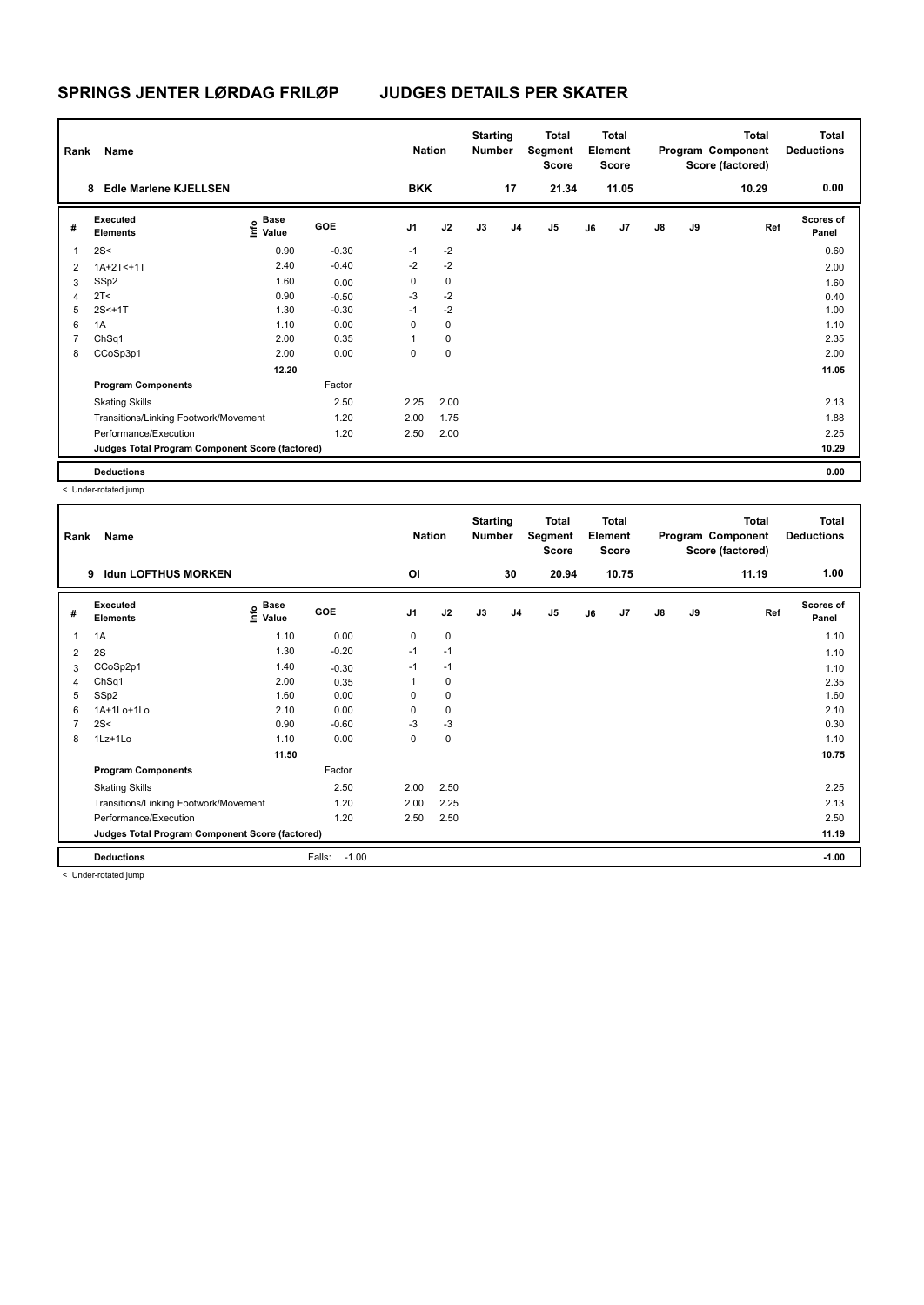| Rank | Name                                            |                           |         | <b>Nation</b>  |             | <b>Starting</b><br><b>Number</b> |                | Total<br>Segment<br><b>Score</b> |    | <b>Total</b><br>Element<br><b>Score</b> |               |    | <b>Total</b><br>Program Component<br>Score (factored) | <b>Total</b><br><b>Deductions</b> |
|------|-------------------------------------------------|---------------------------|---------|----------------|-------------|----------------------------------|----------------|----------------------------------|----|-----------------------------------------|---------------|----|-------------------------------------------------------|-----------------------------------|
|      | Silje SLETTERØD<br>10                           |                           |         | <b>TT</b>      |             |                                  | 23             | 20.84                            |    | 12.10                                   |               |    | 8.74                                                  | 0.00                              |
| #    | Executed<br><b>Elements</b>                     | Base<br>o Base<br>⊆ Value | GOE     | J <sub>1</sub> | J2          | J3                               | J <sub>4</sub> | J <sub>5</sub>                   | J6 | J7                                      | $\mathsf{J}8$ | J9 | Ref                                                   | <b>Scores of</b><br>Panel         |
| 1    | 1A+1T+1Lo                                       | 2.00                      | $-0.30$ | $-2$           | $-1$        |                                  |                |                                  |    |                                         |               |    |                                                       | 1.70                              |
| 2    | SSp2                                            | 1.60                      | 0.25    | 1              | 0           |                                  |                |                                  |    |                                         |               |    |                                                       | 1.85                              |
| 3    | $2S+1T$                                         | 1.70                      | $-0.10$ | $-1$           | 0           |                                  |                |                                  |    |                                         |               |    |                                                       | 1.60                              |
| 4    | 1Lz                                             | 0.60                      | $-0.05$ | $-1$           | 0           |                                  |                |                                  |    |                                         |               |    |                                                       | 0.55                              |
| 5    | ChSq1                                           | 2.00                      | 0.10    | 1              | $-1$        |                                  |                |                                  |    |                                         |               |    |                                                       | 2.10                              |
| 6    | 2S                                              | 1.30                      | 0.00    | 0              | $\mathbf 0$ |                                  |                |                                  |    |                                         |               |    |                                                       | 1.30                              |
| 7    | 1A                                              | 1.10                      | $-0.10$ | $-1$           | 0           |                                  |                |                                  |    |                                         |               |    |                                                       | 1.00                              |
| 8    | CCoSp3p1                                        | 2.00                      | 0.00    | 0              | $\mathbf 0$ |                                  |                |                                  |    |                                         |               |    |                                                       | 2.00                              |
|      |                                                 | 12.30                     |         |                |             |                                  |                |                                  |    |                                         |               |    |                                                       | 12.10                             |
|      | <b>Program Components</b>                       |                           | Factor  |                |             |                                  |                |                                  |    |                                         |               |    |                                                       |                                   |
|      | <b>Skating Skills</b>                           |                           | 2.50    | 1.75           | 1.75        |                                  |                |                                  |    |                                         |               |    |                                                       | 1.75                              |
|      | Transitions/Linking Footwork/Movement           |                           | 1.20    | 1.50           | 2.00        |                                  |                |                                  |    |                                         |               |    |                                                       | 1.75                              |
|      | Performance/Execution                           |                           | 1.20    | 1.75           | 2.00        |                                  |                |                                  |    |                                         |               |    |                                                       | 1.88                              |
|      | Judges Total Program Component Score (factored) |                           |         |                |             |                                  |                |                                  |    |                                         |               |    |                                                       | 8.74                              |
|      | <b>Deductions</b>                               |                           |         |                |             |                                  |                |                                  |    |                                         |               |    |                                                       | 0.00                              |

| Rank | Name                                            |                                                          |                   | <b>Nation</b>  |              | <b>Starting</b><br>Number |                | Total<br>Segment<br>Score |    | <b>Total</b><br>Element<br><b>Score</b> |               |    | Total<br>Program Component<br>Score (factored) | Total<br><b>Deductions</b> |
|------|-------------------------------------------------|----------------------------------------------------------|-------------------|----------------|--------------|---------------------------|----------------|---------------------------|----|-----------------------------------------|---------------|----|------------------------------------------------|----------------------------|
|      | <b>Vibeke Suk Nam CHENG</b><br>11               |                                                          |                   | <b>TT</b>      |              |                           | 32             | 20.56                     |    | 9.90                                    |               |    | 13.66                                          | 3.00                       |
| #    | Executed<br><b>Elements</b>                     | <b>Base</b><br>$\frac{e}{E}$ Base<br>$\frac{e}{E}$ Value | <b>GOE</b>        | J <sub>1</sub> | J2           | J3                        | J <sub>4</sub> | J5                        | J6 | J7                                      | $\mathsf{J}8$ | J9 | Ref                                            | <b>Scores of</b><br>Panel  |
| 1    | $2Lo+1T$                                        | 2.20                                                     | 0.15              | $\mathbf{1}$   | 0            |                           |                |                           |    |                                         |               |    |                                                | 2.35                       |
| 2    | $2S+1L0$                                        | 1.80                                                     | 0.00              | 0              | 0            |                           |                |                           |    |                                         |               |    |                                                | 1.80                       |
| 3    | LSp2                                            | 1.90                                                     | $-0.30$           | $-1$           | $-1$         |                           |                |                           |    |                                         |               |    |                                                | 1.60                       |
| 4    | 1A                                              | 1.10                                                     | 0.20              | 1              | $\mathbf{1}$ |                           |                |                           |    |                                         |               |    |                                                | 1.30                       |
| 5    | ChSq1                                           | 2.00                                                     | 0.35              | 1              | 0            |                           |                |                           |    |                                         |               |    |                                                | 2.35                       |
| 6    | 2F<<                                            | 0.50                                                     | $-0.30$           | -3             | $-3$         |                           |                |                           |    |                                         |               |    |                                                | 0.20                       |
| 7    | 2S<                                             | 0.90                                                     | $-0.60$           | $-3$           | $-3$         |                           |                |                           |    |                                         |               |    |                                                | 0.30                       |
| 8    | $CSp*$                                          | 0.00                                                     | 0.00              | ٠              | $\sim$       |                           |                |                           |    |                                         |               |    |                                                | 0.00                       |
|      |                                                 | 10.40                                                    |                   |                |              |                           |                |                           |    |                                         |               |    |                                                | 9.90                       |
|      | <b>Program Components</b>                       |                                                          | Factor            |                |              |                           |                |                           |    |                                         |               |    |                                                |                            |
|      | <b>Skating Skills</b>                           |                                                          | 2.50              | 3.00           | 2.75         |                           |                |                           |    |                                         |               |    |                                                | 2.88                       |
|      | Transitions/Linking Footwork/Movement           |                                                          | 1.20              | 2.75           | 2.75         |                           |                |                           |    |                                         |               |    |                                                | 2.75                       |
|      | Performance/Execution                           |                                                          | 1.20              | 2.75           | 2.50         |                           |                |                           |    |                                         |               |    |                                                | 2.63                       |
|      | Judges Total Program Component Score (factored) |                                                          |                   |                |              |                           |                |                           |    |                                         |               |    |                                                | 13.66                      |
|      | <b>Deductions</b>                               |                                                          | $-3.00$<br>Falls: |                |              |                           |                |                           |    |                                         |               |    |                                                | $-3.00$                    |

< Under-rotated jump << Downgraded jump \* Invalid element

| Rank | Name                                            |                           |                   | <b>Nation</b>  |                | <b>Starting</b><br><b>Number</b> |                | Total<br>Segment<br>Score |    | Total<br>Element<br><b>Score</b> |               |    | Total<br>Program Component<br>Score (factored) | Total<br><b>Deductions</b> |
|------|-------------------------------------------------|---------------------------|-------------------|----------------|----------------|----------------------------------|----------------|---------------------------|----|----------------------------------|---------------|----|------------------------------------------------|----------------------------|
|      | 12 Nayah THU                                    |                           |                   | <b>OSK</b>     |                |                                  | 14             | 20.12                     |    | 11.00                            |               |    | 10.12                                          | 1.00                       |
| #    | Executed<br><b>Elements</b>                     | Base<br>e Base<br>⊆ Value | <b>GOE</b>        | J <sub>1</sub> | J2             | J3                               | J <sub>4</sub> | J <sub>5</sub>            | J6 | J7                               | $\mathsf{J}8$ | J9 | Ref                                            | <b>Scores of</b><br>Panel  |
|      | 2S                                              | 1.30                      | $-0.60$           | $-3$           | $-3$           |                                  |                |                           |    |                                  |               |    |                                                | 0.70                       |
| 2    | 2Lo                                             | 1.80                      | $-0.30$           | $-1$           | $-1$           |                                  |                |                           |    |                                  |               |    |                                                | 1.50                       |
| 3    | 1F                                              | 0.50                      | 0.00              | 0              | 0              |                                  |                |                           |    |                                  |               |    |                                                | 0.50                       |
| 4    | 1Lz+1T+1Lo                                      | 1.50                      | 0.00              | 0              | $\mathbf 0$    |                                  |                |                           |    |                                  |               |    |                                                | 1.50                       |
| 5    | CSp1                                            | 1.40                      | 0.50              | 1              | $\overline{1}$ |                                  |                |                           |    |                                  |               |    |                                                | 1.90                       |
| 6    | ChSq1                                           | 2.00                      | 0.00              | 0              | 0              |                                  |                |                           |    |                                  |               |    |                                                | 2.00                       |
|      | $1A+1T$                                         | 1.50                      | 0.00              | 0              | $\mathbf 0$    |                                  |                |                           |    |                                  |               |    |                                                | 1.50                       |
| 8    | CCoSp2p1                                        | 1.40                      | 0.00              | 0              | $\mathbf 0$    |                                  |                |                           |    |                                  |               |    |                                                | 1.40                       |
|      |                                                 | 11.40                     |                   |                |                |                                  |                |                           |    |                                  |               |    |                                                | 11.00                      |
|      | <b>Program Components</b>                       |                           | Factor            |                |                |                                  |                |                           |    |                                  |               |    |                                                |                            |
|      | <b>Skating Skills</b>                           |                           | 2.50              | 2.00           | 2.00           |                                  |                |                           |    |                                  |               |    |                                                | 2.00                       |
|      | Transitions/Linking Footwork/Movement           |                           | 1.20              | 2.50           | 1.75           |                                  |                |                           |    |                                  |               |    |                                                | 2.13                       |
|      | Performance/Execution                           |                           | 1.20              | 2.25           | 2.00           |                                  |                |                           |    |                                  |               |    |                                                | 2.13                       |
|      | Judges Total Program Component Score (factored) |                           |                   |                |                |                                  |                |                           |    |                                  |               |    |                                                | 10.12                      |
|      | <b>Deductions</b>                               |                           | $-1.00$<br>Falls: |                |                |                                  |                |                           |    |                                  |               |    |                                                | $-1.00$                    |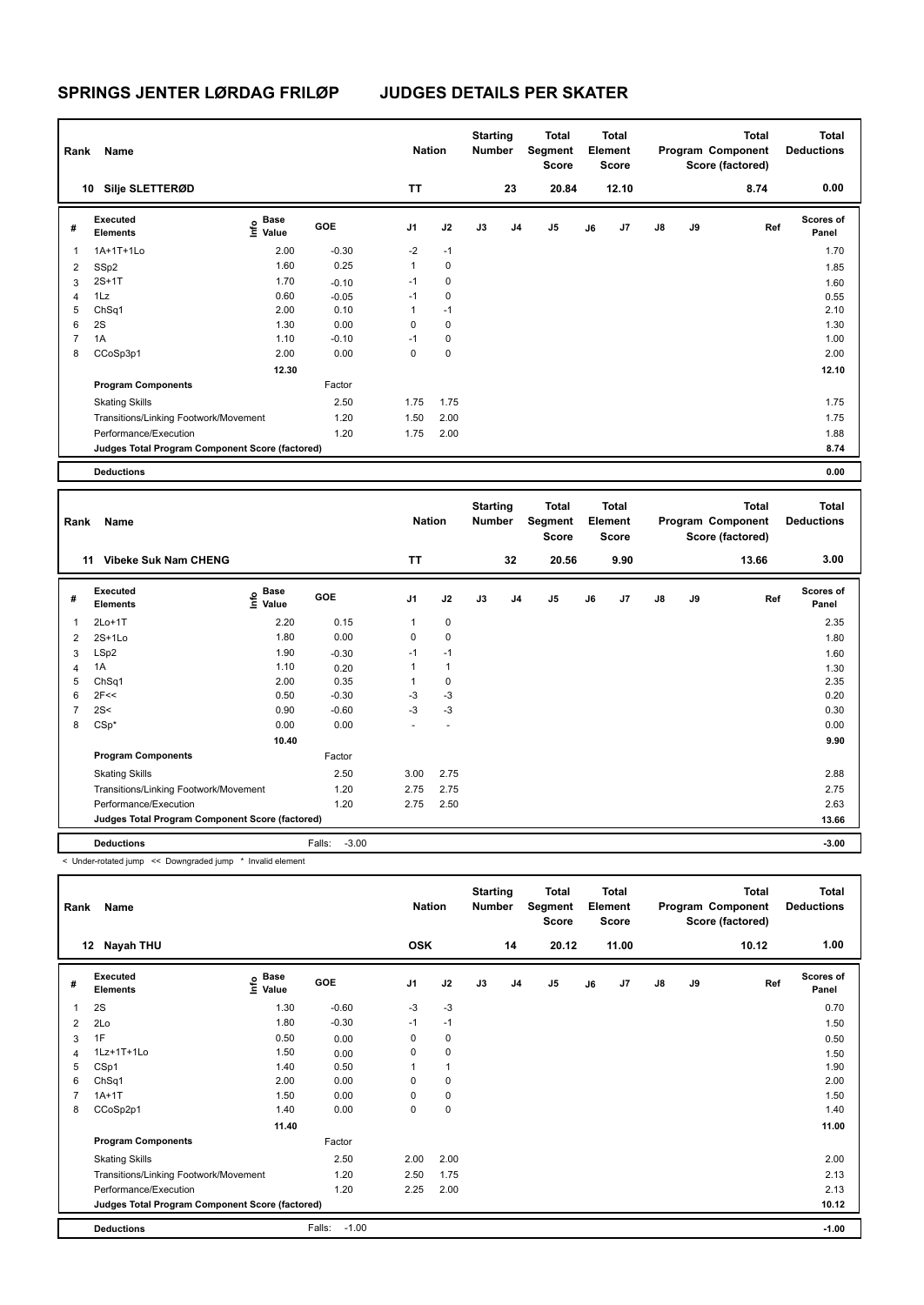| Rank           | Name                                            |                                  |         | <b>Nation</b>  |      | <b>Starting</b><br><b>Number</b> |                | Total<br>Segment<br>Score |    | <b>Total</b><br>Element<br><b>Score</b> |               |    | <b>Total</b><br>Program Component<br>Score (factored) | <b>Total</b><br><b>Deductions</b> |
|----------------|-------------------------------------------------|----------------------------------|---------|----------------|------|----------------------------------|----------------|---------------------------|----|-----------------------------------------|---------------|----|-------------------------------------------------------|-----------------------------------|
| 13             | Andrea AASBØ DIETRICHSON                        |                                  |         | <b>OSK</b>     |      |                                  | 16             | 20.02                     |    | 10.80                                   |               |    | 9.22                                                  | 0.00                              |
| #              | Executed<br><b>Elements</b>                     | <b>Base</b><br>o Base<br>⊆ Value | GOE     | J <sub>1</sub> | J2   | J3                               | J <sub>4</sub> | J5                        | J6 | J7                                      | $\mathsf{J}8$ | J9 | Ref                                                   | <b>Scores of</b><br>Panel         |
| 1              | 1A                                              | 1.10                             | 0.00    | 0              | 0    |                                  |                |                           |    |                                         |               |    |                                                       | 1.10                              |
| $\overline{2}$ | 1Lz+1Lo+1Lo                                     | 1.60                             | 0.00    | 0              | 0    |                                  |                |                           |    |                                         |               |    |                                                       | 1.60                              |
| 3              | 2S<+1A+SEQ                                      | 1.60                             | $-0.30$ | $-1$           | $-2$ |                                  |                |                           |    |                                         |               |    |                                                       | 1.30                              |
| 4              | CCoSp3p1                                        | 2.00                             | 0.00    | 0              | 0    |                                  |                |                           |    |                                         |               |    |                                                       | 2.00                              |
| 5              | 1F                                              | 0.50                             | 0.00    | 0              | 0    |                                  |                |                           |    |                                         |               |    |                                                       | 0.50                              |
| 6              | 2S<                                             | 0.90                             | $-0.20$ | $-1$           | $-1$ |                                  |                |                           |    |                                         |               |    |                                                       | 0.70                              |
| 7              | CSSpB                                           | 1.60                             | 0.00    | 0              | 0    |                                  |                |                           |    |                                         |               |    |                                                       | 1.60                              |
| 8              | ChSq1                                           | 2.00                             | 0.00    | 0              | 0    |                                  |                |                           |    |                                         |               |    |                                                       | 2.00                              |
|                |                                                 | 11.30                            |         |                |      |                                  |                |                           |    |                                         |               |    |                                                       | 10.80                             |
|                | <b>Program Components</b>                       |                                  | Factor  |                |      |                                  |                |                           |    |                                         |               |    |                                                       |                                   |
|                | <b>Skating Skills</b>                           |                                  | 2.50    | 1.75           | 2.00 |                                  |                |                           |    |                                         |               |    |                                                       | 1.88                              |
|                | Transitions/Linking Footwork/Movement           |                                  | 1.20    | 1.75           | 2.00 |                                  |                |                           |    |                                         |               |    |                                                       | 1.88                              |
|                | Performance/Execution                           |                                  | 1.20    | 1.50           | 2.25 |                                  |                |                           |    |                                         |               |    |                                                       | 1.88                              |
|                | Judges Total Program Component Score (factored) |                                  |         |                |      |                                  |                |                           |    |                                         |               |    |                                                       | 9.22                              |
|                | <b>Deductions</b>                               |                                  |         |                |      |                                  |                |                           |    |                                         |               |    |                                                       | 0.00                              |

| Rank           | Name                                            |                                    |         | <b>Nation</b>  |             | <b>Starting</b><br><b>Number</b> |                | <b>Total</b><br>Segment<br>Score |    | Total<br>Element<br>Score |               |    | <b>Total</b><br>Program Component<br>Score (factored) | <b>Total</b><br><b>Deductions</b> |
|----------------|-------------------------------------------------|------------------------------------|---------|----------------|-------------|----------------------------------|----------------|----------------------------------|----|---------------------------|---------------|----|-------------------------------------------------------|-----------------------------------|
| 14             | Lise Andrea BJØRKLI RAMBERG                     |                                    |         | <b>FKK</b>     |             |                                  | 12             | 19.51                            |    | 10.15                     |               |    | 9.36                                                  | 0.00                              |
| #              | Executed<br><b>Elements</b>                     | <b>Base</b><br>$\frac{6}{5}$ Value | GOE     | J <sub>1</sub> | J2          | J3                               | J <sub>4</sub> | J <sub>5</sub>                   | J6 | J7                        | $\mathsf{J}8$ | J9 | Ref                                                   | <b>Scores of</b><br>Panel         |
| 1              | 1Lo+1Lo                                         | 1.00                               | 0.00    | $\mathbf 0$    | 0           |                                  |                |                                  |    |                           |               |    |                                                       | 1.00                              |
| 2              | 1Lz                                             | 0.60                               | 0.00    | 0              | 0           |                                  |                |                                  |    |                           |               |    |                                                       | 0.60                              |
| 3              | $1A+1T$                                         | 1.50                               | 0.00    | 0              | 0           |                                  |                |                                  |    |                           |               |    |                                                       | 1.50                              |
| 4              | CCoSp3pB                                        | 1.70                               | 0.00    | 0              | 0           |                                  |                |                                  |    |                           |               |    |                                                       | 1.70                              |
| 5              | ChSq1                                           | 2.00                               | 0.00    | 0              | $\mathbf 0$ |                                  |                |                                  |    |                           |               |    |                                                       | 2.00                              |
| 6              | 2S                                              | 1.30                               | $-0.50$ | $-3$           | $-2$        |                                  |                |                                  |    |                           |               |    |                                                       | 0.80                              |
| $\overline{7}$ | 1A                                              | 1.10                               | 0.00    | 0              | 0           |                                  |                |                                  |    |                           |               |    |                                                       | 1.10                              |
| 8              | CSSpB                                           | 1.60                               | $-0.15$ | $-1$           | 0           |                                  |                |                                  |    |                           |               |    |                                                       | 1.45                              |
|                |                                                 | 10.80                              |         |                |             |                                  |                |                                  |    |                           |               |    |                                                       | 10.15                             |
|                | <b>Program Components</b>                       |                                    | Factor  |                |             |                                  |                |                                  |    |                           |               |    |                                                       |                                   |
|                | <b>Skating Skills</b>                           |                                    | 2.50    | 1.75           | 2.00        |                                  |                |                                  |    |                           |               |    |                                                       | 1.88                              |
|                | Transitions/Linking Footwork/Movement           |                                    | 1.20    | 2.00           | 2.25        |                                  |                |                                  |    |                           |               |    |                                                       | 2.13                              |
|                | Performance/Execution                           |                                    | 1.20    | 1.50           | 2.00        |                                  |                |                                  |    |                           |               |    |                                                       | 1.75                              |
|                | Judges Total Program Component Score (factored) |                                    |         |                |             |                                  |                |                                  |    |                           |               |    |                                                       | 9.36                              |
|                | <b>Deductions</b>                               |                                    |         |                |             |                                  |                |                                  |    |                           |               |    |                                                       | 0.00                              |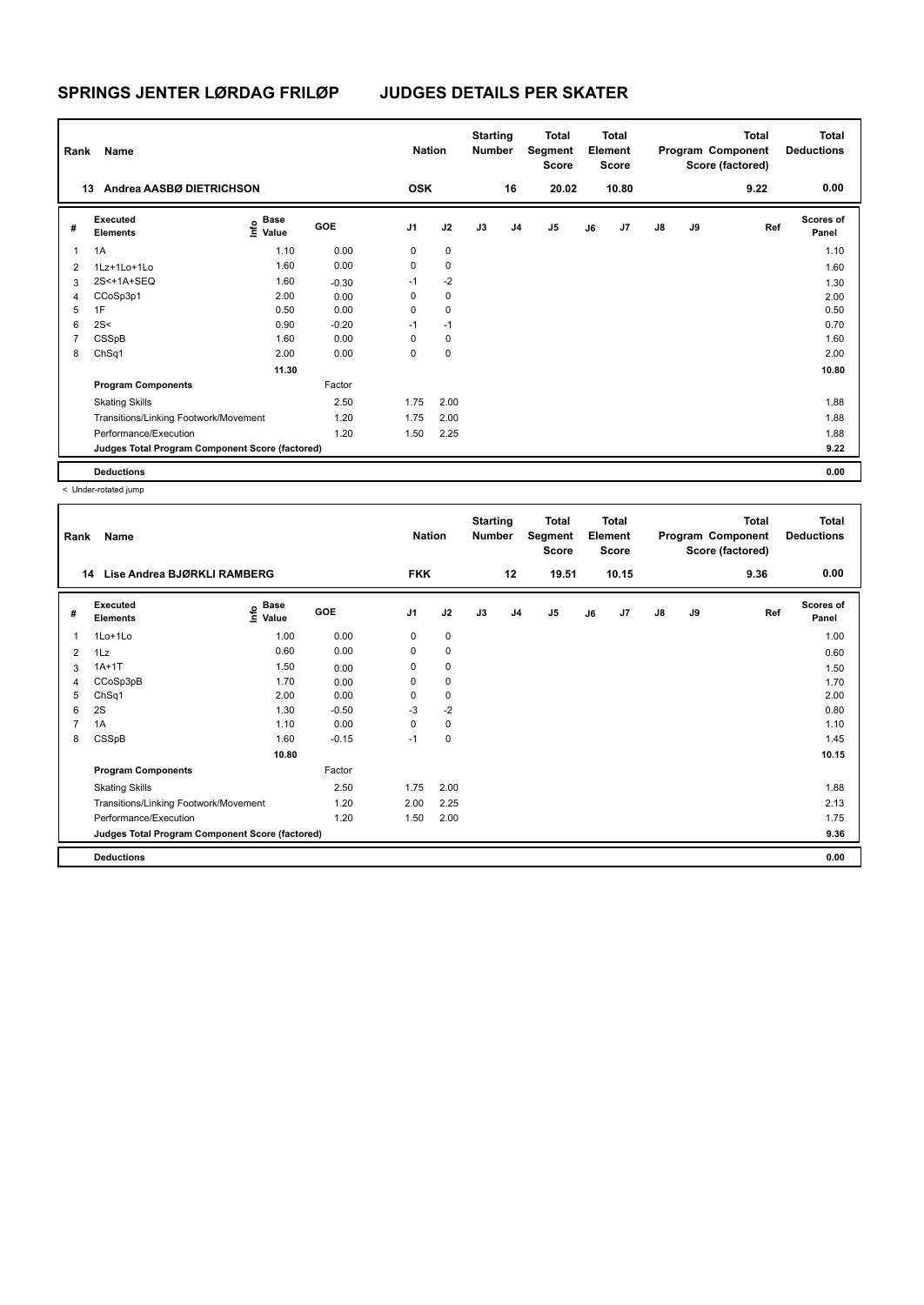| Rank           | Name                                            |                           |         | <b>Nation</b>  |             | <b>Starting</b><br><b>Number</b> |                | Total<br>Segment<br><b>Score</b> |    | Total<br>Element<br><b>Score</b> |               |    | <b>Total</b><br>Program Component<br>Score (factored) | Total<br><b>Deductions</b> |
|----------------|-------------------------------------------------|---------------------------|---------|----------------|-------------|----------------------------------|----------------|----------------------------------|----|----------------------------------|---------------|----|-------------------------------------------------------|----------------------------|
|                | 15 Lisa LIND                                    |                           |         | <b>RKK</b>     |             |                                  | 25             | 19.24                            |    | 7.75                             |               |    | 11.49                                                 | 0.00                       |
| #              | Executed<br><b>Elements</b>                     | Base<br>o Base<br>⊆ Value | GOE     | J <sub>1</sub> | J2          | J3                               | J <sub>4</sub> | J5                               | J6 | J <sub>7</sub>                   | $\mathsf{J}8$ | J9 | Ref                                                   | <b>Scores of</b><br>Panel  |
| 1              | $1A+1T$                                         | 1.50                      | 0.00    | 0              | $\mathbf 0$ |                                  |                |                                  |    |                                  |               |    |                                                       | 1.50                       |
| 2              | 1Lz                                             | 0.60                      | 0.00    | 0              | $\mathbf 0$ |                                  |                |                                  |    |                                  |               |    |                                                       | 0.60                       |
| 3              | 1F+1Lo+1T                                       | 1.40                      | $-0.05$ | $-1$           | $\mathbf 0$ |                                  |                |                                  |    |                                  |               |    |                                                       | 1.35                       |
| 4              | LSp1                                            | 1.50                      | $-0.45$ | $-2$           | $-1$        |                                  |                |                                  |    |                                  |               |    |                                                       | 1.05                       |
| 5              | ChSq1                                           | 2.00                      | 0.00    | 0              | 0           |                                  |                |                                  |    |                                  |               |    |                                                       | 2.00                       |
| 6              | 2S<<                                            | 0.40                      | $-0.25$ | $-3$           | $-2$        |                                  |                |                                  |    |                                  |               |    |                                                       | 0.15                       |
| $\overline{7}$ | 1A                                              | 1.10                      | 0.00    | 0              | $\mathbf 0$ |                                  |                |                                  |    |                                  |               |    |                                                       | 1.10                       |
| 8              | CoSp0v1                                         | 0.00                      | 0.00    |                |             |                                  |                |                                  |    |                                  |               |    |                                                       | 0.00                       |
|                |                                                 | 8.50                      |         |                |             |                                  |                |                                  |    |                                  |               |    |                                                       | 7.75                       |
|                | <b>Program Components</b>                       |                           | Factor  |                |             |                                  |                |                                  |    |                                  |               |    |                                                       |                            |
|                | <b>Skating Skills</b>                           |                           | 2.50    | 2.25           | 2.25        |                                  |                |                                  |    |                                  |               |    |                                                       | 2.25                       |
|                | Transitions/Linking Footwork/Movement           |                           | 1.20    | 2.75           | 2.50        |                                  |                |                                  |    |                                  |               |    |                                                       | 2.63                       |
|                | Performance/Execution                           |                           | 1.20    | 2.50           | 2.00        |                                  |                |                                  |    |                                  |               |    |                                                       | 2.25                       |
|                | Judges Total Program Component Score (factored) |                           |         |                |             |                                  |                |                                  |    |                                  |               |    |                                                       | 11.49                      |
|                | <b>Deductions</b>                               |                           |         |                |             |                                  |                |                                  |    |                                  |               |    |                                                       | 0.00                       |

| Rank           | Name                                            |                   |                   | <b>Nation</b>  |      | <b>Starting</b><br><b>Number</b> |                | <b>Total</b><br>Segment<br><b>Score</b> |    | Total<br>Element<br><b>Score</b> |               |    | <b>Total</b><br>Program Component<br>Score (factored) | <b>Total</b><br><b>Deductions</b> |
|----------------|-------------------------------------------------|-------------------|-------------------|----------------|------|----------------------------------|----------------|-----------------------------------------|----|----------------------------------|---------------|----|-------------------------------------------------------|-----------------------------------|
| 16             | <b>Tuva Westby MARTINSEN</b>                    |                   |                   | <b>RKK</b>     |      |                                  | $\overline{2}$ | 19.21                                   |    | 10.25                            |               |    | 9.96                                                  | 1.00                              |
| #              | Executed<br><b>Elements</b>                     | e Base<br>E Value | GOE               | J <sub>1</sub> | J2   | J3                               | J <sub>4</sub> | J5                                      | J6 | J7                               | $\mathsf{J}8$ | J9 | Ref                                                   | <b>Scores of</b><br>Panel         |
| 1              | $1A+1Lo$                                        | 1.60              | $-0.20$           | $-1$           | $-1$ |                                  |                |                                         |    |                                  |               |    |                                                       | 1.40                              |
| 2              | CSSp1V1                                         | 1.30              | 0.00              | 0              | 0    |                                  |                |                                         |    |                                  |               |    |                                                       | 1.30                              |
| 3              | ChSq1                                           | 2.00              | $-0.50$           | $-2$           | 0    |                                  |                |                                         |    |                                  |               |    |                                                       | 1.50                              |
| 4              | 2S<<+1T+1Lo                                     | 1.30              | $-0.15$           | $-1$           | $-2$ |                                  |                |                                         |    |                                  |               |    |                                                       | 1.15                              |
| 5              | CCoSp3pB                                        | 1.70              | 0.00              | $\Omega$       | 0    |                                  |                |                                         |    |                                  |               |    |                                                       | 1.70                              |
| 6              | 2Lo                                             | 1.80              | $-0.60$           | $-2$           | $-2$ |                                  |                |                                         |    |                                  |               |    |                                                       | 1.20                              |
| $\overline{7}$ | 1A                                              | 1.10              | $-0.20$           | $-1$           | $-1$ |                                  |                |                                         |    |                                  |               |    |                                                       | 0.90                              |
| 8              | 2S                                              | 1.30              | $-0.20$           | $-1$           | $-1$ |                                  |                |                                         |    |                                  |               |    |                                                       | 1.10                              |
|                |                                                 | 12.10             |                   |                |      |                                  |                |                                         |    |                                  |               |    |                                                       | 10.25                             |
|                | <b>Program Components</b>                       |                   | Factor            |                |      |                                  |                |                                         |    |                                  |               |    |                                                       |                                   |
|                | <b>Skating Skills</b>                           |                   | 2.50              | 2.00           | 2.00 |                                  |                |                                         |    |                                  |               |    |                                                       | 2.00                              |
|                | Transitions/Linking Footwork/Movement           |                   | 1.20              | 2.00           | 2.25 |                                  |                |                                         |    |                                  |               |    |                                                       | 2.13                              |
|                | Performance/Execution                           |                   | 1.20              | 2.00           | 2.00 |                                  |                |                                         |    |                                  |               |    |                                                       | 2.00                              |
|                | Judges Total Program Component Score (factored) |                   |                   |                |      |                                  |                |                                         |    |                                  |               |    |                                                       | 9.96                              |
|                | <b>Deductions</b>                               |                   | $-1.00$<br>Falls: |                |      |                                  |                |                                         |    |                                  |               |    |                                                       | $-1.00$                           |
|                | zz Doumaradod iuma                              |                   |                   |                |      |                                  |                |                                         |    |                                  |               |    |                                                       |                                   |

<< Downgraded jump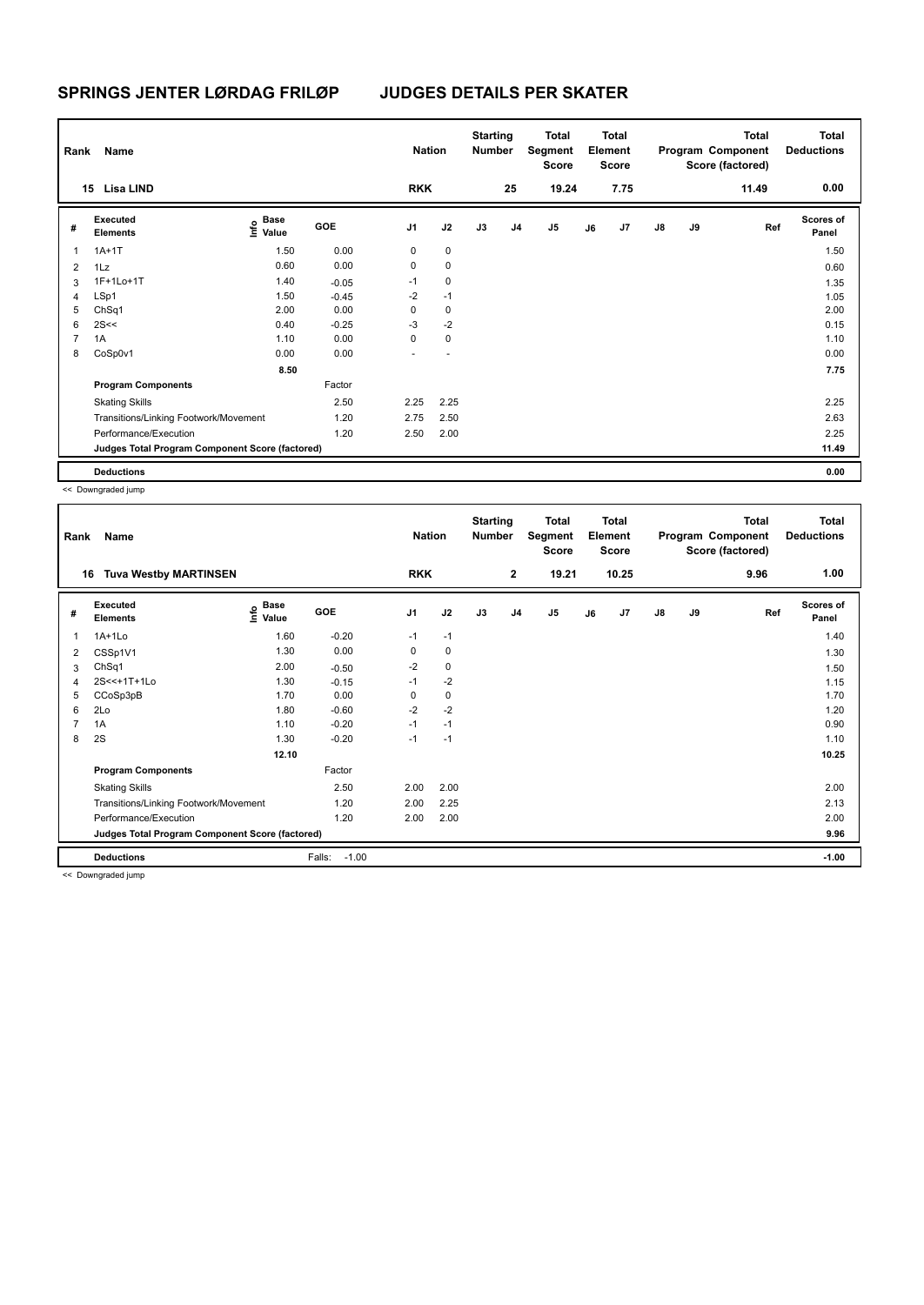| Rank | Name                                            |                           |                   | <b>Nation</b>            |                          | <b>Starting</b><br><b>Number</b> |    | <b>Total</b><br>Segment<br><b>Score</b> |    | Total<br>Element<br>Score |    |    | <b>Total</b><br>Program Component<br>Score (factored) | Total<br><b>Deductions</b> |
|------|-------------------------------------------------|---------------------------|-------------------|--------------------------|--------------------------|----------------------------------|----|-----------------------------------------|----|---------------------------|----|----|-------------------------------------------------------|----------------------------|
| 17   | <b>Åshild Birgitte BERG LUNDBY</b>              |                           |                   | <b>RKK</b>               |                          |                                  | 13 | 19.18                                   |    | 9.15                      |    |    | 11.03                                                 | 1.00                       |
| #    | Executed<br><b>Elements</b>                     | Base<br>o Base<br>⊆ Value | GOE               | J <sub>1</sub>           | J2                       | J3                               | J4 | J <sub>5</sub>                          | J6 | J7                        | J8 | J9 | Ref                                                   | <b>Scores of</b><br>Panel  |
| 1    | 1A+1T+1Lo                                       | 2.00                      | 0.00              | 0                        | 0                        |                                  |    |                                         |    |                           |    |    |                                                       | 2.00                       |
| 2    | 2F                                              | 1.90                      | $-0.90$           | $-3$                     | $-3$                     |                                  |    |                                         |    |                           |    |    |                                                       | 1.00                       |
| 3    | cssp0                                           | 0.00                      | 0.00              | $\overline{\phantom{a}}$ | $\overline{\phantom{a}}$ |                                  |    |                                         |    |                           |    |    |                                                       | 0.00                       |
| 4    | ChSq1                                           | 2.00                      | 0.00              | 0                        | $\mathbf 0$              |                                  |    |                                         |    |                           |    |    |                                                       | 2.00                       |
| 5    | 2Lo                                             | 1.80                      | $-0.15$           | $-1$                     | $\mathbf 0$              |                                  |    |                                         |    |                           |    |    |                                                       | 1.65                       |
| 6    | 1A                                              | 1.10                      | 0.00              | 0                        | $\mathbf 0$              |                                  |    |                                         |    |                           |    |    |                                                       | 1.10                       |
|      | 2S+Lo+1T                                        | 1.70                      | $-0.30$           | $-2$                     | $-1$                     |                                  |    |                                         |    |                           |    |    |                                                       | 1.40                       |
| 8    | ccosp1p0v1                                      | 0.00                      | 0.00              |                          |                          |                                  |    |                                         |    |                           |    |    |                                                       | 0.00                       |
|      |                                                 | 10.50                     |                   |                          |                          |                                  |    |                                         |    |                           |    |    |                                                       | 9.15                       |
|      | <b>Program Components</b>                       |                           | Factor            |                          |                          |                                  |    |                                         |    |                           |    |    |                                                       |                            |
|      | <b>Skating Skills</b>                           |                           | 2.50              | 2.00                     | 2.50                     |                                  |    |                                         |    |                           |    |    |                                                       | 2.25                       |
|      | Transitions/Linking Footwork/Movement           |                           | 1.20              | 2.00                     | 2.50                     |                                  |    |                                         |    |                           |    |    |                                                       | 2.25                       |
|      | Performance/Execution                           |                           | 1.20              | 2.25                     | 2.25                     |                                  |    |                                         |    |                           |    |    |                                                       | 2.25                       |
|      | Judges Total Program Component Score (factored) |                           |                   |                          |                          |                                  |    |                                         |    |                           |    |    |                                                       | 11.03                      |
|      | <b>Deductions</b>                               |                           | $-1.00$<br>Falls: |                          |                          |                                  |    |                                         |    |                           |    |    |                                                       | $-1.00$                    |

| Rank           | Name                                            |                                  |         | <b>Nation</b>  |             | <b>Starting</b><br><b>Number</b> |                | Total<br>Segment<br><b>Score</b> |    | <b>Total</b><br>Element<br><b>Score</b> |               |    | <b>Total</b><br>Program Component<br>Score (factored) | <b>Total</b><br><b>Deductions</b> |
|----------------|-------------------------------------------------|----------------------------------|---------|----------------|-------------|----------------------------------|----------------|----------------------------------|----|-----------------------------------------|---------------|----|-------------------------------------------------------|-----------------------------------|
| 18             | <b>Hanne ELIASSEN</b>                           |                                  |         | LIL            |             |                                  | 20             | 19.18                            |    | 9.35                                    |               |    | 9.83                                                  | 0.00                              |
| #              | Executed<br><b>Elements</b>                     | <b>Base</b><br>e Base<br>⊆ Value | GOE     | J <sub>1</sub> | J2          | J3                               | J <sub>4</sub> | J <sub>5</sub>                   | J6 | J7                                      | $\mathsf{J}8$ | J9 | Ref                                                   | Scores of<br>Panel                |
| -1             | CSp1                                            | 1.40                             | $-0.15$ | $-1$           | 0           |                                  |                |                                  |    |                                         |               |    |                                                       | 1.25                              |
| $\overline{2}$ | 1A                                              | 1.10                             | 0.00    | $\mathbf 0$    | $\mathbf 0$ |                                  |                |                                  |    |                                         |               |    |                                                       | 1.10                              |
| 3              | 1Lo                                             | 0.50                             | 0.00    | 0              | $\mathbf 0$ |                                  |                |                                  |    |                                         |               |    |                                                       | 0.50                              |
| 4              | 1Lz                                             | 0.60                             | 0.00    | 0              | $\pmb{0}$   |                                  |                |                                  |    |                                         |               |    |                                                       | 0.60                              |
| 5              | ChSq1                                           | 2.00                             | 0.00    | 0              | $\pmb{0}$   |                                  |                |                                  |    |                                         |               |    |                                                       | 2.00                              |
| 6              | 1F+1Lo+1Lo                                      | 1.50                             | 0.00    | $\mathbf 0$    | $\pmb{0}$   |                                  |                |                                  |    |                                         |               |    |                                                       | 1.50                              |
| $\overline{7}$ | CCoSp2pB                                        | 1.20                             | $-0.30$ | $-1$           | $-1$        |                                  |                |                                  |    |                                         |               |    |                                                       | 0.90                              |
| 8              | $1A+1T$                                         | 1.50                             | 0.00    | $\Omega$       | $\pmb{0}$   |                                  |                |                                  |    |                                         |               |    |                                                       | 1.50                              |
|                |                                                 | 9.80                             |         |                |             |                                  |                |                                  |    |                                         |               |    |                                                       | 9.35                              |
|                | <b>Program Components</b>                       |                                  | Factor  |                |             |                                  |                |                                  |    |                                         |               |    |                                                       |                                   |
|                | <b>Skating Skills</b>                           |                                  | 2.50    | 2.00           | 2.25        |                                  |                |                                  |    |                                         |               |    |                                                       | 2.13                              |
|                | Transitions/Linking Footwork/Movement           |                                  | 1.20    | 1.75           | 1.75        |                                  |                |                                  |    |                                         |               |    |                                                       | 1.75                              |
|                | Performance/Execution                           |                                  | 1.20    | 2.00           | 2.00        |                                  |                |                                  |    |                                         |               |    |                                                       | 2.00                              |
|                | Judges Total Program Component Score (factored) |                                  |         |                |             |                                  |                |                                  |    |                                         |               |    |                                                       | 9.83                              |
|                | <b>Deductions</b>                               |                                  |         |                |             |                                  |                |                                  |    |                                         |               |    |                                                       | 0.00                              |

| Rank | Name                                            |                    |            | <b>Nation</b>  |             | <b>Starting</b><br><b>Number</b> |                | <b>Total</b><br>Segment<br><b>Score</b> |    | <b>Total</b><br>Element<br><b>Score</b> |    |    | <b>Total</b><br>Program Component<br>Score (factored) | <b>Total</b><br><b>Deductions</b> |
|------|-------------------------------------------------|--------------------|------------|----------------|-------------|----------------------------------|----------------|-----------------------------------------|----|-----------------------------------------|----|----|-------------------------------------------------------|-----------------------------------|
| 19   | Ronja RONDESTVEDT                               |                    |            | <b>OSK</b>     |             |                                  | 29             | 19.11                                   |    | 9.75                                    |    |    | 9.36                                                  | 0.00                              |
| #    | Executed<br><b>Elements</b>                     | $\frac{e}{E}$ Base | <b>GOE</b> | J <sub>1</sub> | J2          | J3                               | J <sub>4</sub> | J <sub>5</sub>                          | J6 | J7                                      | J8 | J9 | Ref                                                   | <b>Scores of</b><br>Panel         |
| 1    | 1Lz+1Lo+1Lo                                     | 1.60               | 0.10       | 1              | 0           |                                  |                |                                         |    |                                         |    |    |                                                       | 1.70                              |
| 2    | 2S                                              | 1.30               | $-0.20$    | $-2$           | 0           |                                  |                |                                         |    |                                         |    |    |                                                       | 1.10                              |
| 3    | 2Lo<                                            | 1.30               | $-0.60$    | $-2$           | $-2$        |                                  |                |                                         |    |                                         |    |    |                                                       | 0.70                              |
| 4    | 1A                                              | 1.10               | $-0.50$    | -3             | $-2$        |                                  |                |                                         |    |                                         |    |    |                                                       | 0.60                              |
| 5    | CCoSp2p1                                        | 1.40               | $-0.15$    | 0              | $-1$        |                                  |                |                                         |    |                                         |    |    |                                                       | 1.25                              |
| 6    | ChSq1                                           | 2.00               | 0.00       | 0              | 0           |                                  |                |                                         |    |                                         |    |    |                                                       | 2.00                              |
|      | 2F<<                                            | 0.50               | $-0.25$    | $-3$           | $-2$        |                                  |                |                                         |    |                                         |    |    |                                                       | 0.25                              |
| 8    | CSSp1                                           | 1.90               | 0.25       | 1              | $\mathbf 0$ |                                  |                |                                         |    |                                         |    |    |                                                       | 2.15                              |
|      |                                                 | 11.10              |            |                |             |                                  |                |                                         |    |                                         |    |    |                                                       | 9.75                              |
|      | <b>Program Components</b>                       |                    | Factor     |                |             |                                  |                |                                         |    |                                         |    |    |                                                       |                                   |
|      | <b>Skating Skills</b>                           |                    | 2.50       | 2.00           | 2.00        |                                  |                |                                         |    |                                         |    |    |                                                       | 2.00                              |
|      | Transitions/Linking Footwork/Movement           |                    | 1.20       | 2.00           | 1.75        |                                  |                |                                         |    |                                         |    |    |                                                       | 1.88                              |
|      | Performance/Execution                           |                    | 1.20       | 1.75           | 1.75        |                                  |                |                                         |    |                                         |    |    |                                                       | 1.75                              |
|      | Judges Total Program Component Score (factored) |                    |            |                |             |                                  |                |                                         |    |                                         |    |    |                                                       | 9.36                              |
|      | <b>Deductions</b>                               |                    |            |                |             |                                  |                |                                         |    |                                         |    |    |                                                       | 0.00                              |

< Under-rotated jump << Downgraded jump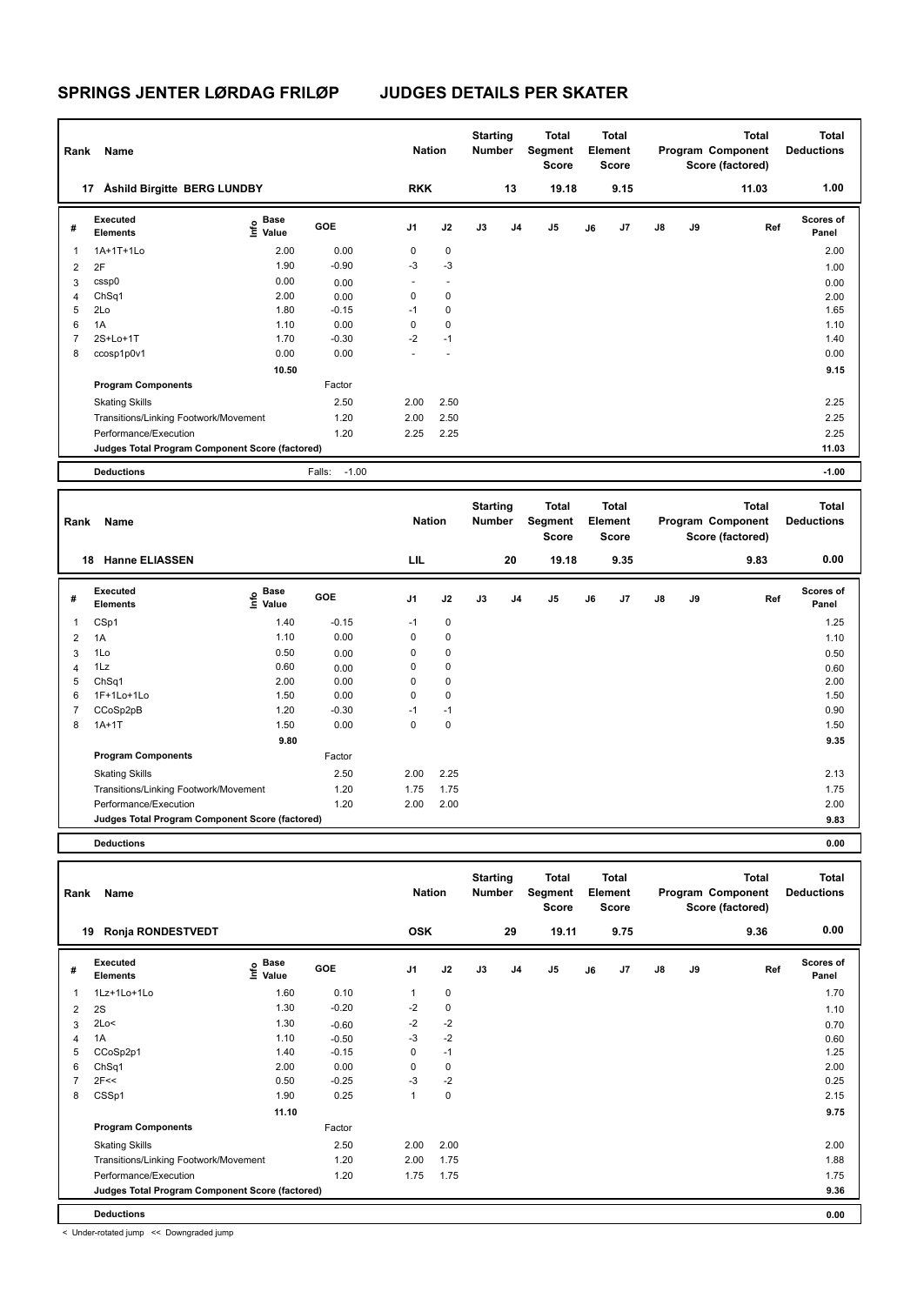| Rank           | Name                                            |                                  |                   | <b>Nation</b>  |                          | <b>Starting</b><br><b>Number</b> |                | Total<br>Segment<br><b>Score</b> |    | Total<br>Element<br><b>Score</b> |               |    | <b>Total</b><br>Program Component<br>Score (factored) | <b>Total</b><br><b>Deductions</b> |
|----------------|-------------------------------------------------|----------------------------------|-------------------|----------------|--------------------------|----------------------------------|----------------|----------------------------------|----|----------------------------------|---------------|----|-------------------------------------------------------|-----------------------------------|
| 20             | <b>Astrid LILLE</b>                             |                                  |                   | <b>AKK</b>     |                          |                                  | 22             | 19.03                            |    | 10.20                            |               |    | 9.83                                                  | 1.00                              |
| #              | Executed<br><b>Elements</b>                     | <b>Base</b><br>o Base<br>⊆ Value | GOE               | J <sub>1</sub> | J2                       | J3                               | J <sub>4</sub> | J <sub>5</sub>                   | J6 | J7                               | $\mathsf{J}8$ | J9 | Ref                                                   | <b>Scores of</b><br>Panel         |
| 1              | 1A+1T+1Lo                                       | 2.00                             | 0.00              | $\mathbf 0$    | $\mathbf 0$              |                                  |                |                                  |    |                                  |               |    |                                                       | 2.00                              |
| 2              | 2S                                              | 1.30                             | 0.10              | 1              | 0                        |                                  |                |                                  |    |                                  |               |    |                                                       | 1.40                              |
| 3              | SSp2                                            | 1.60                             | 0.50              | 1              | 1                        |                                  |                |                                  |    |                                  |               |    |                                                       | 2.10                              |
| 4              | ChSq1                                           | 2.00                             | 0.00              | 0              | 0                        |                                  |                |                                  |    |                                  |               |    |                                                       | 2.00                              |
| 5              | 1S                                              | 0.40                             | $-0.30$           | -3             | $-3$                     |                                  |                |                                  |    |                                  |               |    |                                                       | 0.10                              |
| 6              | Α                                               | 0.00                             | 0.00              | ٠              | $\overline{\phantom{a}}$ |                                  |                |                                  |    |                                  |               |    |                                                       | 0.00                              |
| $\overline{7}$ | 2T<<                                            | 0.40                             | $-0.30$           | $-3$           | -3                       |                                  |                |                                  |    |                                  |               |    |                                                       | 0.10                              |
| 8              | CCoSp3p2                                        | 2.50                             | 0.00              | 0              | $\mathbf 0$              |                                  |                |                                  |    |                                  |               |    |                                                       | 2.50                              |
|                |                                                 | 10.20                            |                   |                |                          |                                  |                |                                  |    |                                  |               |    |                                                       | 10.20                             |
|                | <b>Program Components</b>                       |                                  | Factor            |                |                          |                                  |                |                                  |    |                                  |               |    |                                                       |                                   |
|                | <b>Skating Skills</b>                           |                                  | 2.50              | 2.25           | 2.00                     |                                  |                |                                  |    |                                  |               |    |                                                       | 2.13                              |
|                | Transitions/Linking Footwork/Movement           |                                  | 1.20              | 1.75           | 2.25                     |                                  |                |                                  |    |                                  |               |    |                                                       | 2.00                              |
|                | Performance/Execution                           |                                  | 1.20              | 1.50           | 2.00                     |                                  |                |                                  |    |                                  |               |    |                                                       | 1.75                              |
|                | Judges Total Program Component Score (factored) |                                  |                   |                |                          |                                  |                |                                  |    |                                  |               |    |                                                       | 9.83                              |
|                | <b>Deductions</b>                               |                                  | Falls:<br>$-1.00$ |                |                          |                                  |                |                                  |    |                                  |               |    |                                                       | $-1.00$                           |

| Rank | Name                                            |                                      |                   | <b>Nation</b>  |             | <b>Starting</b><br><b>Number</b> |                | <b>Total</b><br>Segment<br><b>Score</b> |    | <b>Total</b><br>Element<br><b>Score</b> |               |    | <b>Total</b><br>Program Component<br>Score (factored) | <b>Total</b><br><b>Deductions</b> |
|------|-------------------------------------------------|--------------------------------------|-------------------|----------------|-------------|----------------------------------|----------------|-----------------------------------------|----|-----------------------------------------|---------------|----|-------------------------------------------------------|-----------------------------------|
| 21   | <b>ISA Harsjøen DEVERILL</b>                    |                                      |                   | <b>AKK</b>     |             |                                  | 33             | 17.99                                   |    | 9.00                                    |               |    | 9.99                                                  | 1.00                              |
| #    | Executed<br><b>Elements</b>                     | Base<br>e <sup>Base</sup><br>⊆ Value | GOE               | J <sub>1</sub> | J2          | J3                               | J <sub>4</sub> | J <sub>5</sub>                          | J6 | J7                                      | $\mathsf{J}8$ | J9 | Ref                                                   | <b>Scores of</b><br>Panel         |
| 1    | 1A                                              | 1.10                                 | $-0.20$           | $-1$           | $-1$        |                                  |                |                                         |    |                                         |               |    |                                                       | 0.90                              |
| 2    | 2S                                              | 1.30                                 | 0.00              | 0              | $\mathbf 0$ |                                  |                |                                         |    |                                         |               |    |                                                       | 1.30                              |
| 3    | SSp2                                            | 1.60                                 | 0.00              | 0              | 0           |                                  |                |                                         |    |                                         |               |    |                                                       | 1.60                              |
| 4    | 2T <                                            | 0.90                                 | $-0.50$           | $-3$           | $-2$        |                                  |                |                                         |    |                                         |               |    |                                                       | 0.40                              |
| 5    | ChSq1                                           | 2.00                                 | $-0.50$           | $-1$           | $-1$        |                                  |                |                                         |    |                                         |               |    |                                                       | 1.50                              |
| 6    | 1Lo+1Lo+1Lo                                     | 1.50                                 | 0.00              | 0              | 0           |                                  |                |                                         |    |                                         |               |    |                                                       | 1.50                              |
| 7    | 2S                                              | 1.30                                 | $-0.60$           | -3             | $-3$        |                                  |                |                                         |    |                                         |               |    |                                                       | 0.70                              |
| 8    | CCoSp2p1                                        | 1.40                                 | $-0.30$           | $-2$           | 0           |                                  |                |                                         |    |                                         |               |    |                                                       | 1.10                              |
|      |                                                 | 11.10                                |                   |                |             |                                  |                |                                         |    |                                         |               |    |                                                       | 9.00                              |
|      | <b>Program Components</b>                       |                                      | Factor            |                |             |                                  |                |                                         |    |                                         |               |    |                                                       |                                   |
|      | <b>Skating Skills</b>                           |                                      | 2.50              | 2.25           | 2.00        |                                  |                |                                         |    |                                         |               |    |                                                       | 2.13                              |
|      | Transitions/Linking Footwork/Movement           |                                      | 1.20              | 2.00           | 1.75        |                                  |                |                                         |    |                                         |               |    |                                                       | 1.88                              |
|      | Performance/Execution                           |                                      | 1.20              | 2.00           | 2.00        |                                  |                |                                         |    |                                         |               |    |                                                       | 2.00                              |
|      | Judges Total Program Component Score (factored) |                                      |                   |                |             |                                  |                |                                         |    |                                         |               |    |                                                       | 9.99                              |
|      | <b>Deductions</b>                               |                                      | $-1.00$<br>Falls: |                |             |                                  |                |                                         |    |                                         |               |    |                                                       | $-1.00$                           |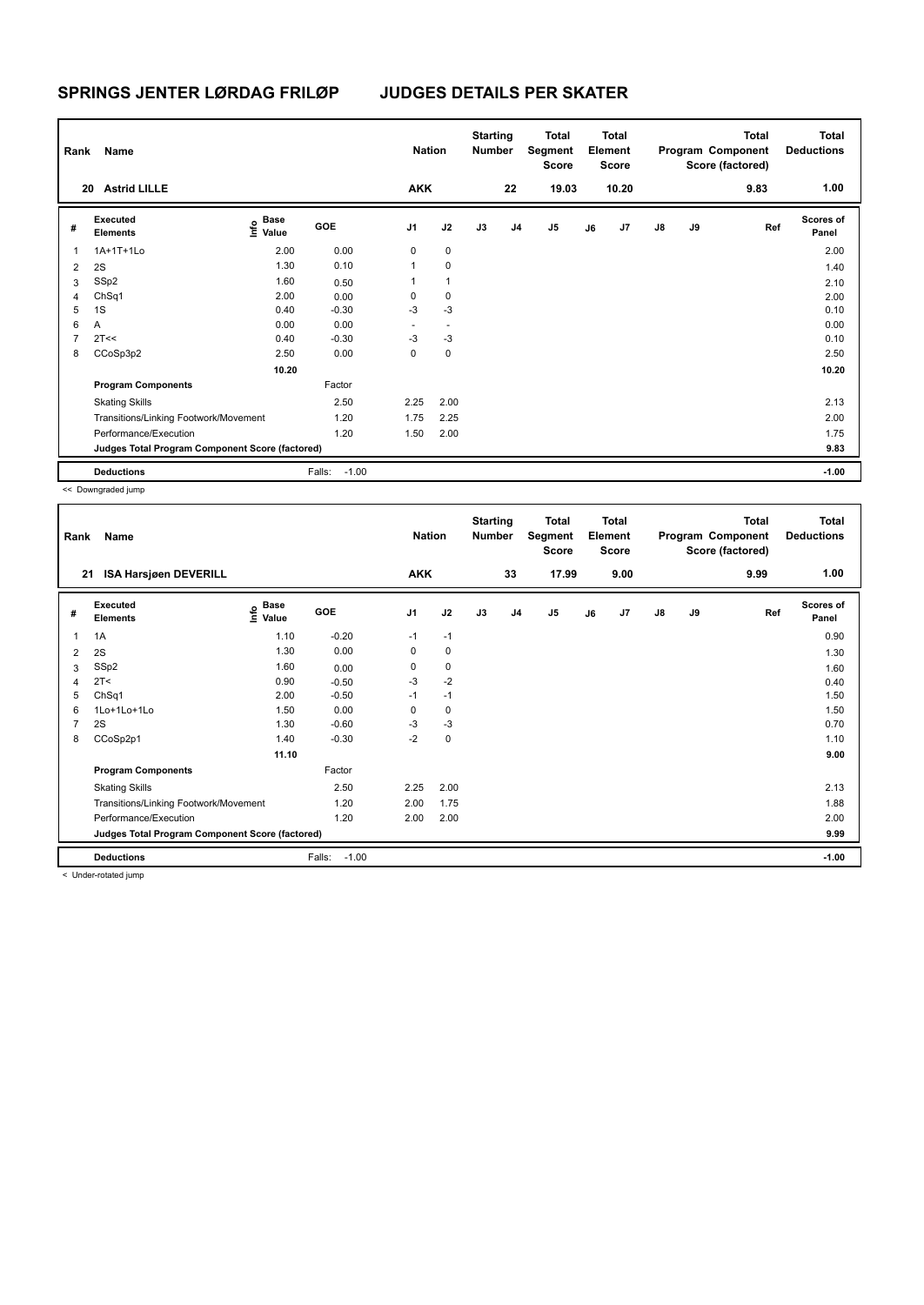| Rank | Name                                            |                           |         | <b>Nation</b>  |             | <b>Starting</b><br><b>Number</b> |                | <b>Total</b><br>Segment<br><b>Score</b> |    | <b>Total</b><br>Element<br><b>Score</b> |    |    | <b>Total</b><br>Program Component<br>Score (factored) | Total<br><b>Deductions</b> |
|------|-------------------------------------------------|---------------------------|---------|----------------|-------------|----------------------------------|----------------|-----------------------------------------|----|-----------------------------------------|----|----|-------------------------------------------------------|----------------------------|
| 22   | <b>Malin GUDVANGEN</b>                          |                           |         | LIL            |             |                                  | 9              | 17.97                                   |    | 8.75                                    |    |    | 9.22                                                  | 0.00                       |
| #    | Executed<br><b>Elements</b>                     | Base<br>e Base<br>⊆ Value | GOE     | J <sub>1</sub> | J2          | J3                               | J <sub>4</sub> | J5                                      | J6 | J7                                      | J8 | J9 | Ref                                                   | <b>Scores of</b><br>Panel  |
| 1    | 1A                                              | 1.10                      | $-0.20$ | $-1$           | $-1$        |                                  |                |                                         |    |                                         |    |    |                                                       | 0.90                       |
| 2    | 1Lz+1Lo+***                                     | 1.10                      | $-0.10$ | $-1$           | $-1$        |                                  |                |                                         |    |                                         |    |    |                                                       | 1.00                       |
| 3    | 1F                                              | 0.50                      | 0.00    | 0              | 0           |                                  |                |                                         |    |                                         |    |    |                                                       | 0.50                       |
| 4    | CCoSp2pB                                        | 1.20                      | 0.00    | 0              | 0           |                                  |                |                                         |    |                                         |    |    |                                                       | 1.20                       |
| 5    | 1Lz                                             | 0.60                      | 0.00    | 0              | 0           |                                  |                |                                         |    |                                         |    |    |                                                       | 0.60                       |
| 6    | SSp1                                            | 1.30                      | 0.25    | 1              | $\mathbf 0$ |                                  |                |                                         |    |                                         |    |    |                                                       | 1.55                       |
|      | ChSq1                                           | 2.00                      | 0.10    | 1              | $-1$        |                                  |                |                                         |    |                                         |    |    |                                                       | 2.10                       |
| 8    | $1T+1L0$                                        | 0.90                      | 0.00    | 0              | 0           |                                  |                |                                         |    |                                         |    |    |                                                       | 0.90                       |
|      |                                                 | 8.70                      |         |                |             |                                  |                |                                         |    |                                         |    |    |                                                       | 8.75                       |
|      | <b>Program Components</b>                       |                           | Factor  |                |             |                                  |                |                                         |    |                                         |    |    |                                                       |                            |
|      | <b>Skating Skills</b>                           |                           | 2.50    | 1.75           | 2.00        |                                  |                |                                         |    |                                         |    |    |                                                       | 1.88                       |
|      | Transitions/Linking Footwork/Movement           |                           | 1.20    | 1.75           | 1.50        |                                  |                |                                         |    |                                         |    |    |                                                       | 1.63                       |
|      | Performance/Execution                           |                           | 1.20    | 2.25           | 2.00        |                                  |                |                                         |    |                                         |    |    |                                                       | 2.13                       |
|      | Judges Total Program Component Score (factored) |                           |         |                |             |                                  |                |                                         |    |                                         |    |    |                                                       | 9.22                       |
|      | <b>Deductions</b>                               |                           |         |                |             |                                  |                |                                         |    |                                         |    |    |                                                       | 0.00                       |

\* Invalid element

| Rank           | Name                                            |                       |                   | <b>Nation</b>            |                          | <b>Starting</b><br><b>Number</b> |                | <b>Total</b><br>Segment<br><b>Score</b> |    | <b>Total</b><br>Element<br><b>Score</b> |               |    | <b>Total</b><br>Program Component<br>Score (factored) | <b>Total</b><br><b>Deductions</b> |
|----------------|-------------------------------------------------|-----------------------|-------------------|--------------------------|--------------------------|----------------------------------|----------------|-----------------------------------------|----|-----------------------------------------|---------------|----|-------------------------------------------------------|-----------------------------------|
|                | <b>Marie MIDTTUN</b><br>23                      |                       |                   | LIL                      |                          |                                  | 31             | 17.45                                   |    | 8.60                                    |               |    | 9.85                                                  | 1.00                              |
| #              | Executed<br><b>Elements</b>                     | Base<br>lnfo<br>Value | GOE               | J <sub>1</sub>           | J2                       | J3                               | J <sub>4</sub> | J <sub>5</sub>                          | J6 | J7                                      | $\mathsf{J}8$ | J9 | Ref                                                   | Scores of<br>Panel                |
| 1              | 1A+1Lo+1Lo                                      | 2.10                  | 0.00              | 0                        | 0                        |                                  |                |                                         |    |                                         |               |    |                                                       | 2.10                              |
| $\overline{2}$ | 2S                                              | 1.30                  | $-0.60$           | $-3$                     | $-3$                     |                                  |                |                                         |    |                                         |               |    |                                                       | 0.70                              |
| 3              | ccosp0v1                                        | 0.00                  | 0.00              | $\overline{\phantom{a}}$ | $\overline{\phantom{a}}$ |                                  |                |                                         |    |                                         |               |    |                                                       | 0.00                              |
| 4              | ChSq1                                           | 2.00                  | $-0.50$           | $-1$                     | $-1$                     |                                  |                |                                         |    |                                         |               |    |                                                       | 1.50                              |
| 5              | $2S+1T$                                         | 1.70                  | $-0.10$           | $-1$                     | 0                        |                                  |                |                                         |    |                                         |               |    |                                                       | 1.60                              |
| 6              | SSp1                                            | 1.30                  | $-0.15$           | 0                        | $-1$                     |                                  |                |                                         |    |                                         |               |    |                                                       | 1.15                              |
| 7              | 1A                                              | 1.10                  | 0.00              | 0                        | 0                        |                                  |                |                                         |    |                                         |               |    |                                                       | 1.10                              |
| 8              | 1Lz                                             | 0.60                  | $-0.15$           | $-2$                     | $-1$                     |                                  |                |                                         |    |                                         |               |    |                                                       | 0.45                              |
|                |                                                 | 10.10                 |                   |                          |                          |                                  |                |                                         |    |                                         |               |    |                                                       | 8.60                              |
|                | <b>Program Components</b>                       |                       | Factor            |                          |                          |                                  |                |                                         |    |                                         |               |    |                                                       |                                   |
|                | <b>Skating Skills</b>                           |                       | 2.50              | 2.25                     | 2.00                     |                                  |                |                                         |    |                                         |               |    |                                                       | 2.13                              |
|                | Transitions/Linking Footwork/Movement           |                       | 1.20              | 1.75                     | 2.00                     |                                  |                |                                         |    |                                         |               |    |                                                       | 1.88                              |
|                | Performance/Execution                           |                       | 1.20              | 2.00                     | 1.75                     |                                  |                |                                         |    |                                         |               |    |                                                       | 1.88                              |
|                | Judges Total Program Component Score (factored) |                       |                   |                          |                          |                                  |                |                                         |    |                                         |               |    |                                                       | 9.85                              |
|                | <b>Deductions</b>                               |                       | $-1.00$<br>Falls: |                          |                          |                                  |                |                                         |    |                                         |               |    |                                                       | $-1.00$                           |

| Rank | Name                                            |                                    |         | <b>Nation</b>  |             | <b>Starting</b><br><b>Number</b> |    | <b>Total</b><br>Segment<br><b>Score</b> |    | Total<br>Element<br><b>Score</b> |               |    | <b>Total</b><br>Program Component<br>Score (factored) | <b>Total</b><br><b>Deductions</b> |
|------|-------------------------------------------------|------------------------------------|---------|----------------|-------------|----------------------------------|----|-----------------------------------------|----|----------------------------------|---------------|----|-------------------------------------------------------|-----------------------------------|
|      | <b>Ylva Gran JONASSEN</b><br>24                 |                                    |         | <b>TT</b>      |             |                                  | 27 | 17.25                                   |    | 9.25                             |               |    | 8.00                                                  | 0.00                              |
| #    | Executed<br><b>Elements</b>                     | <b>Base</b><br>$\frac{6}{5}$ Value | GOE     | J <sub>1</sub> | J2          | J3                               | J4 | J5                                      | J6 | J7                               | $\mathsf{J}8$ | J9 | Ref                                                   | <b>Scores of</b><br>Panel         |
| 1    | 1A                                              | 1.10                               | $-0.60$ | $-3$           | $-3$        |                                  |    |                                         |    |                                  |               |    |                                                       | 0.50                              |
| 2    | 2S                                              | 1.30                               | 0.00    | 0              | 0           |                                  |    |                                         |    |                                  |               |    |                                                       | 1.30                              |
| 3    | $2T+1T$                                         | 1.70                               | $-0.30$ | $-2$           | $-1$        |                                  |    |                                         |    |                                  |               |    |                                                       | 1.40                              |
| 4    | CCoSp2p1                                        | 1.40                               | $-0.30$ | $-1$           | $-1$        |                                  |    |                                         |    |                                  |               |    |                                                       | 1.10                              |
| 5    | 1A                                              | 1.10                               | 0.00    | 0              | $\mathbf 0$ |                                  |    |                                         |    |                                  |               |    |                                                       | 1.10                              |
| 6    | 2T                                              | 1.30                               | $-0.50$ | $-3$           | $-2$        |                                  |    |                                         |    |                                  |               |    |                                                       | 0.80                              |
|      | SSp2                                            | 1.60                               | $-0.30$ | $-1$           | $-1$        |                                  |    |                                         |    |                                  |               |    |                                                       | 1.30                              |
| 8    | ChSq1                                           | 2.00                               | $-0.25$ | $-1$           | $\mathbf 0$ |                                  |    |                                         |    |                                  |               |    |                                                       | 1.75                              |
|      |                                                 | 11.50                              |         |                |             |                                  |    |                                         |    |                                  |               |    |                                                       | 9.25                              |
|      | <b>Program Components</b>                       |                                    | Factor  |                |             |                                  |    |                                         |    |                                  |               |    |                                                       |                                   |
|      | <b>Skating Skills</b>                           |                                    | 2.50    | 1.75           | 1.75        |                                  |    |                                         |    |                                  |               |    |                                                       | 1.75                              |
|      | Transitions/Linking Footwork/Movement           |                                    | 1.20    | 1.50           | 1.75        |                                  |    |                                         |    |                                  |               |    |                                                       | 1.63                              |
|      | Performance/Execution                           |                                    | 1.20    | 1.25           | 1.50        |                                  |    |                                         |    |                                  |               |    |                                                       | 1.38                              |
|      | Judges Total Program Component Score (factored) |                                    |         |                |             |                                  |    |                                         |    |                                  |               |    |                                                       | 8.00                              |
|      | <b>Deductions</b>                               |                                    |         |                |             |                                  |    |                                         |    |                                  |               |    |                                                       | 0.00                              |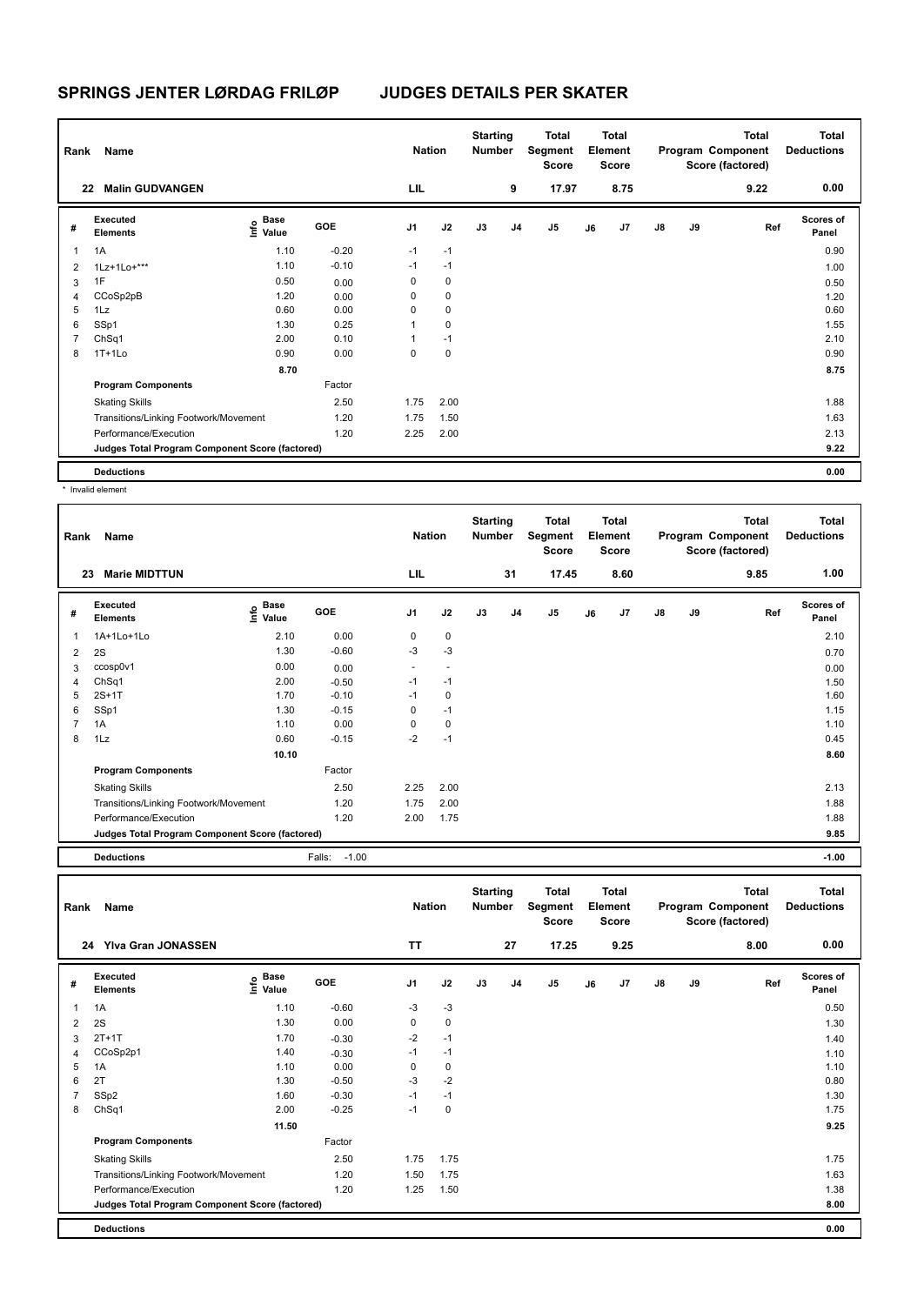| Rank           | Name                                            |                                  |            | <b>Nation</b> |             | <b>Starting</b><br><b>Number</b> |    | Total<br>Segment<br><b>Score</b> |    | Total<br>Element<br><b>Score</b> |               |    | <b>Total</b><br>Program Component<br>Score (factored) | <b>Total</b><br><b>Deductions</b> |
|----------------|-------------------------------------------------|----------------------------------|------------|---------------|-------------|----------------------------------|----|----------------------------------|----|----------------------------------|---------------|----|-------------------------------------------------------|-----------------------------------|
| 25             | <b>Christine OKSVANG</b>                        |                                  |            | <b>RKK</b>    |             |                                  | 3  | 16.99                            |    | 7.93                             |               |    | 9.06                                                  | 0.00                              |
| #              | Executed<br><b>Elements</b>                     | <b>Base</b><br>o Base<br>⊆ Value | <b>GOE</b> | J1            | J2          | J3                               | J4 | J <sub>5</sub>                   | J6 | J7                               | $\mathsf{J}8$ | J9 | Ref                                                   | <b>Scores of</b><br>Panel         |
| 1              | 1A+SEQ                                          | 0.88                             | $-0.40$    | $-2$          | $-2$        |                                  |    |                                  |    |                                  |               |    |                                                       | 0.48                              |
| 2              | 1Lo+1T+1Lo                                      | 1.40                             | 0.00       | 0             | $\mathbf 0$ |                                  |    |                                  |    |                                  |               |    |                                                       | 1.40                              |
| 3              | SSp1                                            | 1.30                             | $-0.15$    | 0             | $-1$        |                                  |    |                                  |    |                                  |               |    |                                                       | 1.15                              |
| $\overline{4}$ | 1Lz                                             | 0.60                             | 0.00       | 0             | 0           |                                  |    |                                  |    |                                  |               |    |                                                       | 0.60                              |
| 5              | ChSq1                                           | 2.00                             | 0.35       |               | 0           |                                  |    |                                  |    |                                  |               |    |                                                       | 2.35                              |
| 6              | CCoSp2pB                                        | 1.20                             | $-0.45$    | $-2$          | $-1$        |                                  |    |                                  |    |                                  |               |    |                                                       | 0.75                              |
| 7              | 1A                                              | 1.10                             | $-0.40$    | $-2$          | $-2$        |                                  |    |                                  |    |                                  |               |    |                                                       | 0.70                              |
| 8              | 1F                                              | 0.50                             | 0.00       | 0             | 0           |                                  |    |                                  |    |                                  |               |    |                                                       | 0.50                              |
|                |                                                 | 8.98                             |            |               |             |                                  |    |                                  |    |                                  |               |    |                                                       | 7.93                              |
|                | <b>Program Components</b>                       |                                  | Factor     |               |             |                                  |    |                                  |    |                                  |               |    |                                                       |                                   |
|                | <b>Skating Skills</b>                           |                                  | 2.50       | 1.75          | 2.00        |                                  |    |                                  |    |                                  |               |    |                                                       | 1.88                              |
|                | Transitions/Linking Footwork/Movement           |                                  | 1.20       | 2.00          | 1.75        |                                  |    |                                  |    |                                  |               |    |                                                       | 1.88                              |
|                | Performance/Execution                           |                                  | 1.20       | 1.75          | 1.75        |                                  |    |                                  |    |                                  |               |    |                                                       | 1.75                              |
|                | Judges Total Program Component Score (factored) |                                  |            |               |             |                                  |    |                                  |    |                                  |               |    |                                                       | 9.06                              |
|                | <b>Deductions</b>                               |                                  |            |               |             |                                  |    |                                  |    |                                  |               |    |                                                       | 0.00                              |

|                | Rank<br>Name                                    |                                           |            |                |             | <b>Starting</b><br><b>Number</b> |                | <b>Total</b><br>Segment<br><b>Score</b> | <b>Total</b><br>Element<br><b>Score</b> |      |               |    | <b>Total</b><br>Program Component<br>Score (factored) | <b>Total</b><br><b>Deductions</b> |
|----------------|-------------------------------------------------|-------------------------------------------|------------|----------------|-------------|----------------------------------|----------------|-----------------------------------------|-----------------------------------------|------|---------------|----|-------------------------------------------------------|-----------------------------------|
| 26             | <b>Malene TOSKA HALVORSEN</b>                   |                                           |            | LIL            |             |                                  | 4              | 15.86                                   |                                         | 8.05 |               |    | 7.81                                                  | 0.00                              |
| #              | Executed<br><b>Elements</b>                     | $\frac{6}{5}$ Base<br>$\frac{1}{5}$ Value | <b>GOE</b> | J <sub>1</sub> | J2          | J3                               | J <sub>4</sub> | J <sub>5</sub>                          | J6                                      | J7   | $\mathsf{J}8$ | J9 | Ref                                                   | <b>Scores of</b><br>Panel         |
|                | 1F+1Lo+1Lo                                      | 1.50                                      | 0.00       | 0              | 0           |                                  |                |                                         |                                         |      |               |    |                                                       | 1.50                              |
| $\overline{2}$ | 1F                                              | 0.50                                      | 0.00       | $\mathbf 0$    | $\pmb{0}$   |                                  |                |                                         |                                         |      |               |    |                                                       | 0.50                              |
| 3              | 1Lo+1Lo                                         | 1.00                                      | 0.00       | $\mathbf 0$    | $\pmb{0}$   |                                  |                |                                         |                                         |      |               |    |                                                       | 1.00                              |
| 4              | SSp1                                            | 1.30                                      | $-0.15$    | 0              | $-1$        |                                  |                |                                         |                                         |      |               |    |                                                       | 1.15                              |
| 5              | 1A                                              | 1.10                                      | $-0.20$    | $-1$           | $-1$        |                                  |                |                                         |                                         |      |               |    |                                                       | 0.90                              |
| 6              | 1F                                              | 0.50                                      | 0.00       | 0              | $\mathbf 0$ |                                  |                |                                         |                                         |      |               |    |                                                       | 0.50                              |
| $\overline{7}$ | CCoSp2pB                                        | 1.20                                      | $-0.45$    | $-2$           | $-1$        |                                  |                |                                         |                                         |      |               |    |                                                       | 0.75                              |
| 8              | ChSq1                                           | 2.00                                      | $-0.25$    | 0              | $-1$        |                                  |                |                                         |                                         |      |               |    |                                                       | 1.75                              |
|                |                                                 | 9.10                                      |            |                |             |                                  |                |                                         |                                         |      |               |    |                                                       | 8.05                              |
|                | <b>Program Components</b>                       |                                           | Factor     |                |             |                                  |                |                                         |                                         |      |               |    |                                                       |                                   |
|                | <b>Skating Skills</b>                           |                                           | 2.50       | 1.50           | 1.50        |                                  |                |                                         |                                         |      |               |    |                                                       | 1.50                              |
|                | Transitions/Linking Footwork/Movement           |                                           | 1.20       | 1.50           | 1.50        |                                  |                |                                         |                                         |      |               |    |                                                       | 1.50                              |
|                | Performance/Execution                           |                                           | 1.20       | 2.00           | 1.75        |                                  |                |                                         |                                         |      |               |    |                                                       | 1.88                              |
|                | Judges Total Program Component Score (factored) |                                           |            |                |             |                                  |                |                                         |                                         |      |               |    |                                                       | 7.81                              |
|                | <b>Deductions</b>                               |                                           |            |                |             |                                  |                |                                         |                                         |      |               |    |                                                       | 0.00                              |

**Total Deductions Total Program Component Score (factored) Total Element Segment Score Total Score Starting Rank Name Nation Number # Executed Elements Base Value GOE J1 J2 J3 J4 J5 J6 J7 J8 J9 Scores of Panel** 1 0.50 0.10 1 0 **Ref**  1Lo 0.60 **Info 27 Tiril FREDRIKSBERG ROALD OI 5 15.59 8.25 9.34 2.00** 2 1A+1Lo+1Lo 2.10 -0.20 0 -2 1.90  $3 \quad 2$ S<< 0.10  $0.40$   $-0.30$   $-3$   $-3$ 4 CoSp2p1 1.20 0.25 1 0 1.45 5 ChSq1 2.00 0.70 2 0 2.70 6 1F+1Lo 1.00 0.00 0 0 1.00  $7$  1A 1.10  $-0.60$   $-3$   $-3$ 8 CCoSp2pB\* 0.00 0.00 - - 0.00  **8.30 8.25 Program Components**  Skating Skills 1.75 1.75 1.75 Factor 2.50 1.75 Transitions/Linking Footwork/Movement 1.20 2.00 1.50 2.00 1.50 1.75 Performance/Execution 1.20 2.50 2.25 2.38 **Deductions** Falls: -2.00 **-2.00 Judges Total Program Component Score (factored) 9.34**

<< Downgraded jump \* Invalid element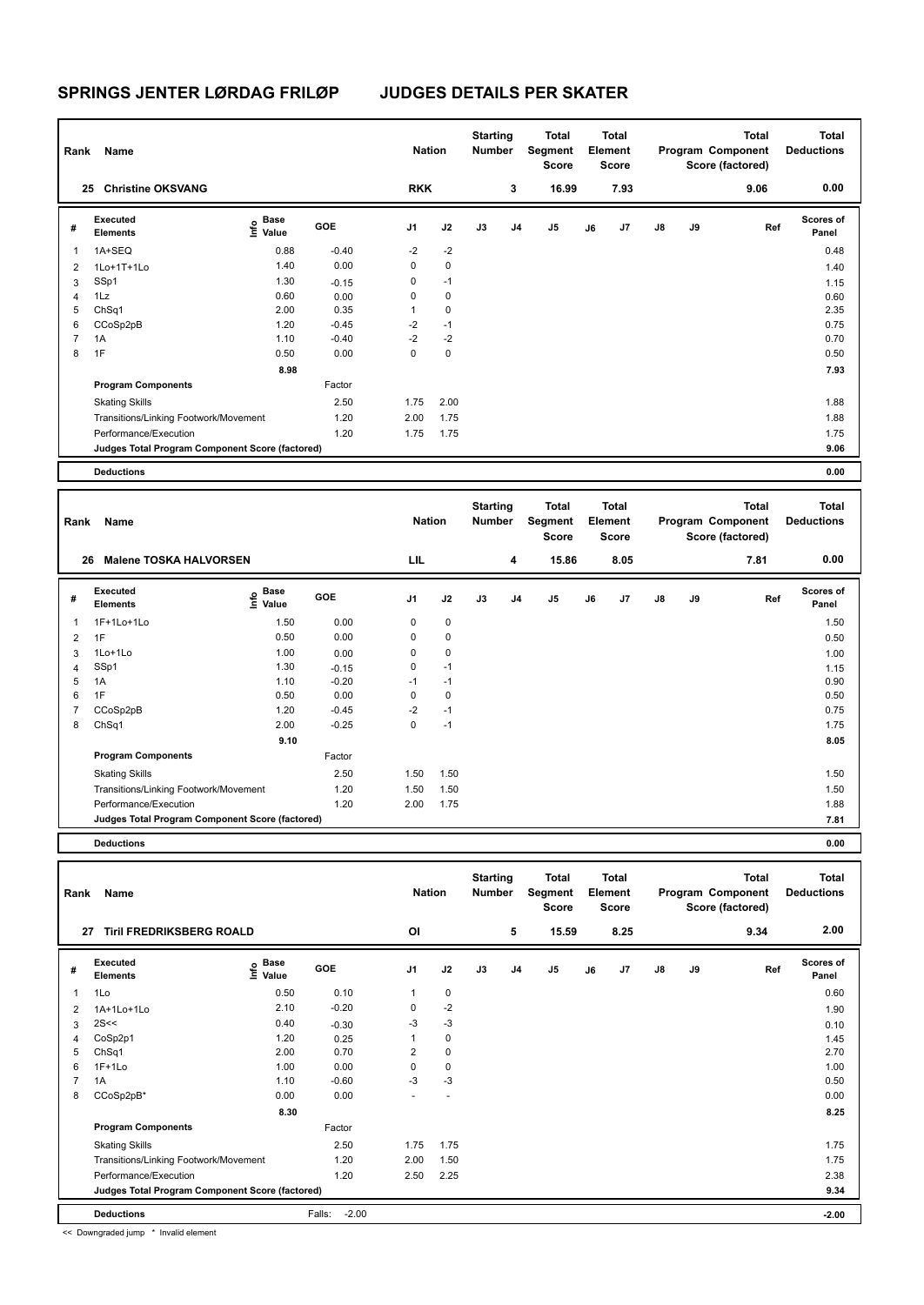| Rank           | Name                                            |                           |                   | <b>Nation</b>  |             | <b>Starting</b><br><b>Number</b> |    | <b>Total</b><br>Segment<br><b>Score</b> |    | <b>Total</b><br>Element<br>Score |               |    | <b>Total</b><br>Program Component<br>Score (factored) | <b>Total</b><br><b>Deductions</b> |
|----------------|-------------------------------------------------|---------------------------|-------------------|----------------|-------------|----------------------------------|----|-----------------------------------------|----|----------------------------------|---------------|----|-------------------------------------------------------|-----------------------------------|
| 28             | <b>Emma Kristine FJELDLY</b>                    |                           |                   | <b>AKK</b>     |             |                                  | 6  | 15.07                                   |    | 8.23                             |               |    | 7.84                                                  | 1.00                              |
| #              | Executed<br><b>Elements</b>                     | Base<br>o Base<br>⊆ Value | <b>GOE</b>        | J <sub>1</sub> | J2          | J3                               | J4 | J5                                      | J6 | J7                               | $\mathsf{J}8$ | J9 | Ref                                                   | <b>Scores of</b><br>Panel         |
| 1              | 1A                                              | 1.10                      | 0.00              | 0              | 0           |                                  |    |                                         |    |                                  |               |    |                                                       | 1.10                              |
| $\overline{2}$ | 1Lz                                             | 0.60                      | 0.00              | 0              | $\mathbf 0$ |                                  |    |                                         |    |                                  |               |    |                                                       | 0.60                              |
| 3              | 2S                                              | 1.30                      | $-0.20$           | $-1$           | $-1$        |                                  |    |                                         |    |                                  |               |    |                                                       | 1.10                              |
| 4              | ChSq1                                           | 2.00                      | $-0.25$           | 0              | $-1$        |                                  |    |                                         |    |                                  |               |    |                                                       | 1.75                              |
| 5              | SSp1                                            | 1.30                      | $-0.90$           | -3             | $-3$        |                                  |    |                                         |    |                                  |               |    |                                                       | 0.40                              |
| 6              | 1F+1A+SEQ                                       | 1.28                      | $-0.30$           | $-2$           | $-1$        |                                  |    |                                         |    |                                  |               |    |                                                       | 0.98                              |
|                | 1F+1T+1Lo                                       | 1.40                      | $-0.05$           | $-1$           | 0           |                                  |    |                                         |    |                                  |               |    |                                                       | 1.35                              |
| 8              | CCoSp3pB                                        | 1.70                      | $-0.75$           | $-3$           | $-2$        |                                  |    |                                         |    |                                  |               |    |                                                       | 0.95                              |
|                |                                                 | 10.68                     |                   |                |             |                                  |    |                                         |    |                                  |               |    |                                                       | 8.23                              |
|                | <b>Program Components</b>                       |                           | Factor            |                |             |                                  |    |                                         |    |                                  |               |    |                                                       |                                   |
|                | <b>Skating Skills</b>                           |                           | 2.50              | 1.50           | 1.75        |                                  |    |                                         |    |                                  |               |    |                                                       | 1.63                              |
|                | Transitions/Linking Footwork/Movement           |                           | 1.20              | 1.25           | 1.50        |                                  |    |                                         |    |                                  |               |    |                                                       | 1.38                              |
|                | Performance/Execution                           |                           | 1.20              | 1.75           | 1.75        |                                  |    |                                         |    |                                  |               |    |                                                       | 1.75                              |
|                | Judges Total Program Component Score (factored) |                           |                   |                |             |                                  |    |                                         |    |                                  |               |    |                                                       | 7.84                              |
|                | <b>Deductions</b>                               |                           | $-1.00$<br>Falls: |                |             |                                  |    |                                         |    |                                  |               |    |                                                       | $-1.00$                           |

| Rank           | Name                                            |                                  |                   | <b>Nation</b>  |             | <b>Starting</b><br>Number |                | <b>Total</b><br>Segment<br><b>Score</b> |    | Total<br>Element<br><b>Score</b> |               |    | <b>Total</b><br>Program Component<br>Score (factored) | Total<br><b>Deductions</b> |
|----------------|-------------------------------------------------|----------------------------------|-------------------|----------------|-------------|---------------------------|----------------|-----------------------------------------|----|----------------------------------|---------------|----|-------------------------------------------------------|----------------------------|
| 29             | <b>Iona RITCHIE</b>                             |                                  |                   | <b>SKK</b>     |             |                           | 15             | 14.24                                   |    | 8.40                             |               |    | 7.84                                                  | 2.00                       |
| #              | Executed<br><b>Elements</b>                     | <b>Base</b><br>o Base<br>⊆ Value | GOE               | J <sub>1</sub> | J2          | J3                        | J <sub>4</sub> | J <sub>5</sub>                          | J6 | J7                               | $\mathsf{J}8$ | J9 | Ref                                                   | <b>Scores of</b><br>Panel  |
| 1              | 2S                                              | 1.30                             | $-0.60$           | $-3$           | $-3$        |                           |                |                                         |    |                                  |               |    |                                                       | 0.70                       |
| $\overline{2}$ | 1A                                              | 1.10                             | $-0.60$           | $-3$           | $-3$        |                           |                |                                         |    |                                  |               |    |                                                       | 0.50                       |
| 3              | CCoSp2pB                                        | 1.20                             | $-0.30$           | $-1$           | $-1$        |                           |                |                                         |    |                                  |               |    |                                                       | 0.90                       |
| $\overline{4}$ | $2S+1T$                                         | 1.70                             | $-0.10$           | $-1$           | 0           |                           |                |                                         |    |                                  |               |    |                                                       | 1.60                       |
| 5              | ChSq1                                           | 2.00                             | $-0.50$           | $-1$           | $-1$        |                           |                |                                         |    |                                  |               |    |                                                       | 1.50                       |
| 6              | 1Lz+1Lo+1Lo                                     | 1.60                             | $-0.05$           | $\mathbf 0$    | $-1$        |                           |                |                                         |    |                                  |               |    |                                                       | 1.55                       |
| $\overline{7}$ | SSp1                                            | 1.30                             | $-0.15$           | $-1$           | 0           |                           |                |                                         |    |                                  |               |    |                                                       | 1.15                       |
| 8              | 1F                                              | 0.50                             | 0.00              | 0              | $\mathbf 0$ |                           |                |                                         |    |                                  |               |    |                                                       | 0.50                       |
|                |                                                 | 10.70                            |                   |                |             |                           |                |                                         |    |                                  |               |    |                                                       | 8.40                       |
|                | <b>Program Components</b>                       |                                  | Factor            |                |             |                           |                |                                         |    |                                  |               |    |                                                       |                            |
|                | <b>Skating Skills</b>                           |                                  | 2.50              | 1.75           | 1.75        |                           |                |                                         |    |                                  |               |    |                                                       | 1.75                       |
|                | Transitions/Linking Footwork/Movement           |                                  | 1.20              | 1.25           | 1.50        |                           |                |                                         |    |                                  |               |    |                                                       | 1.38                       |
|                | Performance/Execution                           |                                  | 1.20              | 1.50           | 1.50        |                           |                |                                         |    |                                  |               |    |                                                       | 1.50                       |
|                | Judges Total Program Component Score (factored) |                                  |                   |                |             |                           |                |                                         |    |                                  |               |    |                                                       | 7.84                       |
|                | <b>Deductions</b>                               |                                  | $-2.00$<br>Falls: |                |             |                           |                |                                         |    |                                  |               |    |                                                       | $-2.00$                    |

| Rank | Name                                            |                                  |                   | <b>Nation</b>  |                          | <b>Starting</b><br>Number |    | <b>Total</b><br>Segment<br><b>Score</b> |    | <b>Total</b><br>Element<br><b>Score</b> |               |    | <b>Total</b><br>Program Component<br>Score (factored) | <b>Total</b><br><b>Deductions</b> |
|------|-------------------------------------------------|----------------------------------|-------------------|----------------|--------------------------|---------------------------|----|-----------------------------------------|----|-----------------------------------------|---------------|----|-------------------------------------------------------|-----------------------------------|
| 30   | <b>Isabell MATHIASSEN</b>                       |                                  |                   | <b>SKK</b>     |                          |                           | 24 | 13.93                                   |    | 7.40                                    |               |    | 9.53                                                  | 3.00                              |
| #    | Executed<br><b>Elements</b>                     | <b>Base</b><br>o Base<br>⊆ Value | <b>GOE</b>        | J <sub>1</sub> | J2                       | J3                        | J4 | J <sub>5</sub>                          | J6 | J7                                      | $\mathsf{J}8$ | J9 | Ref                                                   | <b>Scores of</b><br>Panel         |
| 1    | 1A+1T+1Lo                                       | 2.00                             | 0.00              | 0              | $\mathbf 0$              |                           |    |                                         |    |                                         |               |    |                                                       | 2.00                              |
| 2    | 2S                                              | 1.30                             | $-0.60$           | $-3$           | $-3$                     |                           |    |                                         |    |                                         |               |    |                                                       | 0.70                              |
| 3    | CSSp1V1                                         | 1.30                             | $-0.30$           | $-1$           | $-1$                     |                           |    |                                         |    |                                         |               |    |                                                       | 1.00                              |
| 4    | Lo                                              | 0.00                             | 0.00              |                | $\overline{\phantom{a}}$ |                           |    |                                         |    |                                         |               |    |                                                       | 0.00                              |
| 5    | 2S                                              | 1.30                             | $-0.60$           | $-3$           | $-3$                     |                           |    |                                         |    |                                         |               |    |                                                       | 0.70                              |
| 6    | ChSq1                                           | 2.00                             | 0.00              | 0              | 0                        |                           |    |                                         |    |                                         |               |    |                                                       | 2.00                              |
| 7    | 1A                                              | 1.10                             | $-0.10$           | $-1$           | 0                        |                           |    |                                         |    |                                         |               |    |                                                       | 1.00                              |
| 8    | CSpB*                                           | 0.00                             | 0.00              |                |                          |                           |    |                                         |    |                                         |               |    |                                                       | 0.00                              |
|      |                                                 | 9.00                             |                   |                |                          |                           |    |                                         |    |                                         |               |    |                                                       | 7.40                              |
|      | <b>Program Components</b>                       |                                  | Factor            |                |                          |                           |    |                                         |    |                                         |               |    |                                                       |                                   |
|      | <b>Skating Skills</b>                           |                                  | 2.50              | 2.25           | 2.00                     |                           |    |                                         |    |                                         |               |    |                                                       | 2.13                              |
|      | Transitions/Linking Footwork/Movement           |                                  | 1.20              | 1.75           | 1.75                     |                           |    |                                         |    |                                         |               |    |                                                       | 1.75                              |
|      | Performance/Execution                           |                                  | 1.20              | 2.00           | 1.50                     |                           |    |                                         |    |                                         |               |    |                                                       | 1.75                              |
|      | Judges Total Program Component Score (factored) |                                  |                   |                |                          |                           |    |                                         |    |                                         |               |    |                                                       | 9.53                              |
|      | <b>Deductions</b>                               |                                  | $-3.00$<br>Falls: |                |                          |                           |    |                                         |    |                                         |               |    |                                                       | $-3.00$                           |

\* Invalid element